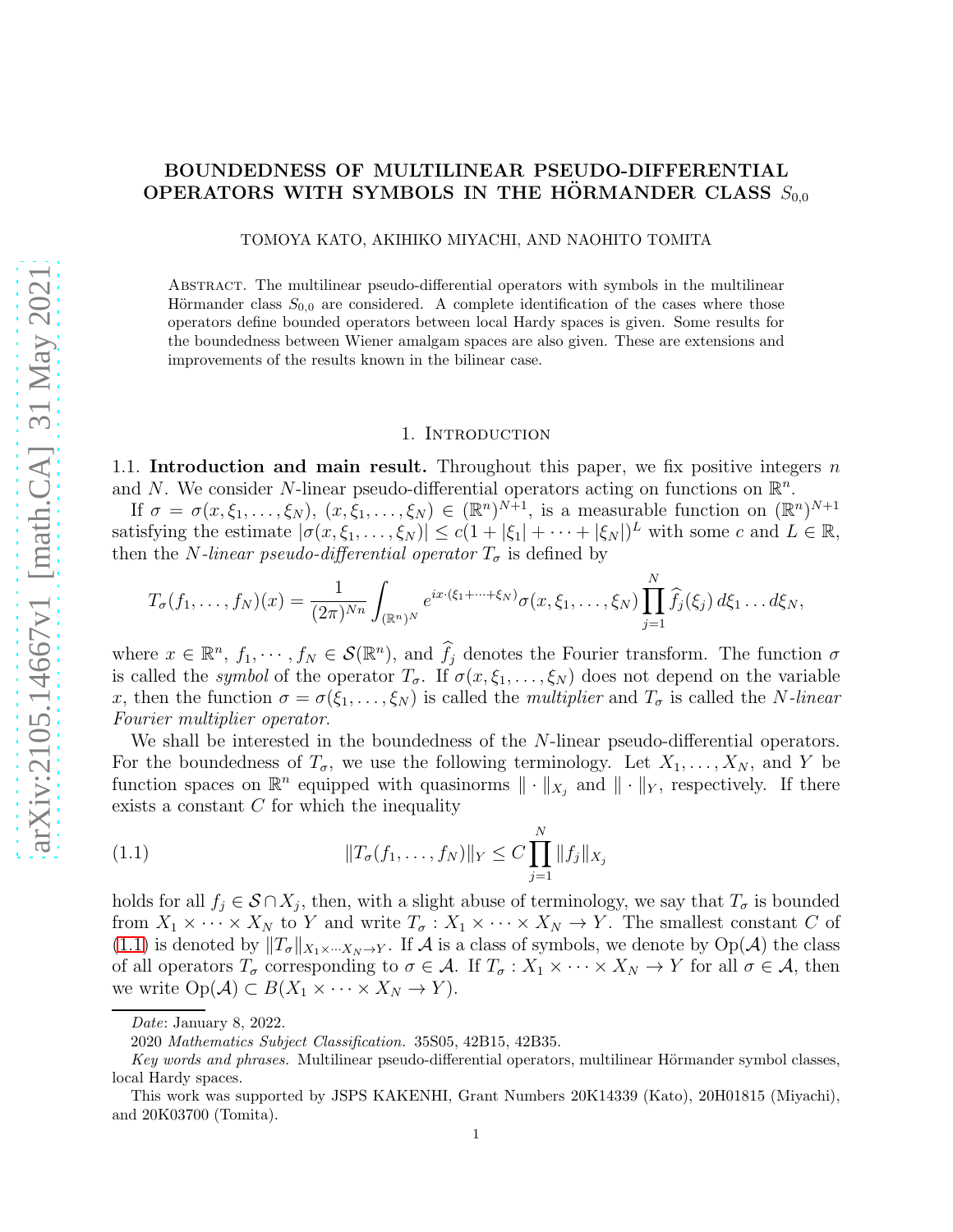Notice that  $T_{\sigma}$  is originally defined for  $f_j \in \mathcal{S}(\mathbb{R}^n)$ . If  $T_{\sigma}: X_1 \times \cdots \times X_N \to Y$  in the sense given above, then, in many cases, we can employ some limiting argument to extend the definition of  $T_{\sigma}$  to general  $f_j \in X_j$  and prove that the inequality [\(1.1\)](#page-0-0) holds for all  $f_j \in X_j$ .

In this paper, we shall consider the boundedness of  $T_{\sigma}$  from  $h^{p_1} \times \cdots \times h^{p_N}$  to  $h^p$ , where  $h<sup>r</sup>$  denotes the local Hardy space of Goldberg  $[15]$ . We shall also consider function spaces  $L^p$  (the Lebesgue space),  $H^p$  (the Hardy space),  $BMO$ ,  $bmo$  (the local BMO space), and the Wiener amalgam spaces  $W_s^{p,q}$ . The definitions of these function spaces will be given in Subsection [1.3](#page-3-0) and Section [2.](#page-4-0)

It is known that if  $p, p_1, \ldots, p_N \in (0, \infty]$  and if for every  $\sigma \in C_0^{\infty}((\mathbb{R}^n)^N)$  the Fourier multiplier operator  $T_{\sigma}$  is bounded from  $h^{p_1} \times \cdots \times h^{p_N}$  to  $h^p$  then  $1/p \leq 1/p_1 + \cdots + 1/p_N$ ; see [17, Chapter 7, Proposition 7.3.7], where the assertion is given for  $L^p$  spaces but the proof can be modified to cover the case of  $h^p$  spaces. Thus we shall consider the boundedness  $T_{\sigma}: h^{p_1} \times \cdots \times h^{p_N} \to h^p$  only for  $p, p_1, \ldots, p_N \in (0, \infty]$  that satisfy  $1/p \leq 1/p_1 + \cdots + 1/p_N$ . We shall consider the class of symbols defined as follows.

**Definition 1.1.** For  $m \in \mathbb{R}$ , the class  $S^m_{0,0}(\mathbb{R}^n, N)$  is defined to be the set of all  $C^{\infty}$  functions  $\sigma = \sigma(x, \xi_1, \dots, \xi_N)$  on  $(\mathbb{R}^n)^{N+1}$  that satisfy the estimate

$$
\left|\partial_x^{\alpha}\partial_{\xi_1}^{\beta_1}\cdots\partial_{\xi_N}^{\beta_N}\sigma(x,\xi_1,\ldots,\xi_N)\right|\leq C_{\alpha,\beta_1,\ldots,\beta_N}\big(1+|\xi_1|+\cdots+|\xi_N|\big)^m
$$

for all multi-indices  $\alpha, \beta_1, \ldots, \beta_N \in \mathbb{N}_0^n = \{0, 1, 2, \ldots\}^n$ .

The class  $S_{0,0}^m(\mathbb{R}^n, N)$  is an N-linear version of the well-known Hörmander class considered in the theory of linear pseudo-differential operators. The class  $S_{0,0}^m(\mathbb{R}^n, N)$  for  $N = 2$  was considered by Bényi–Torres  $\vert 3, 4 \vert$  and investigated by Bényi–Maldonado–Naibo–Torres  $\vert 2 \vert$ and Bényi–Bernicot–Maldonado–Naibo–Torres [\[1\]](#page-19-3). See these papers for the basic properties of the class  $S_{0,0}^m(\mathbb{R}^n,2)$  including symbolic calculus, duality, and interpolation.

We shall consider this problem: for  $N \geq 2$  and for given  $p, p_1, \ldots, p_N \in (0, \infty]$ , identify those  $m \in \mathbb{R}$  such that  $\text{Op}(S^m_{0,0}(\mathbb{R}^n, N)) \subset B(h^{p_1} \times \cdots \times h^{p_N} \to h^p)$ . The origin of this prob-lem may go back to Bényi-Torres [\[4\]](#page-19-1), where the authors proved that for any  $1 \leq p_1, p_2, p < \infty$ satisfying  $1/p = 1/p_1 + 1/p_2$  there exists a multiplier in  $S_{0,0}^{0}(\mathbb{R}^n, 2)$  for which the corresponding bilinear Fourier multiplier operator is not bounded from  $L^{p_1} \times L^{p_2}$  to  $L^p$ . Thus in order to have the relation  $\text{Op}(\tilde{S}_{0,0}^m(\mathbb{R}^n,2)) \subset B(L^{p_1} \times L^{p_2} \to L^p)$  the number m must be negative.

In the case  $N = 2$ , after the works of Michalowski–Rule–Staubach [\[25\]](#page-20-0) and Bényi– Bernicot–Maldonado–Naibo–Torres [\[1\]](#page-19-3), the following theorem was proved by the second and the third named authors of the present paper.

**Theorem A** ([\[28\]](#page-20-1)). Let  $0 < p, p_1, p_2 \le \infty$ ,  $1/p = 1/p_1 + 1/p_2$ , and  $m \in \mathbb{R}$ . Then the boundedness

<span id="page-1-0"></span>
$$
\mathrm{Op}\left(S_{0,0}^m(\mathbb{R}^n,2)\right)\subset B(h^{p_1}\times h^{p_2}\to h^p),
$$

where if  $p_1, p_2$ , or p is equal to  $\infty$  then the corresponding  $h^{p_1}, h^{p_2}$ , or  $h^p$  should be replaced by bmo, holds if and only if

(1.2) 
$$
m \le -n \left( \max \left\{ \frac{1}{2}, \frac{1}{p_1}, \frac{1}{p_2}, 1 - \frac{1}{p_1} - \frac{1}{p_2}, \frac{1}{p_1} + \frac{1}{p_2} - \frac{1}{2} \right\} \right).
$$

The purpose of the present paper is to generalize this theorem to the case  $N \geq 2$  and remove the restriction  $1/p = 1/p_1 + 1/p_2$ . Our result also gives an improvement of Theorem A in the case  $p = \infty$ ; we prove that  $Op(S_{0,0}^{-n}(\mathbb{R}^n,2)) \subset B(bmo \times bmo \to L^{\infty})$ , whereas Theorem A gives the weaker result  $\text{Op}(S_{0,0}^{-n}(\mathbb{R}^n,2)) \subset B(bmo \times bmo \to bmo).$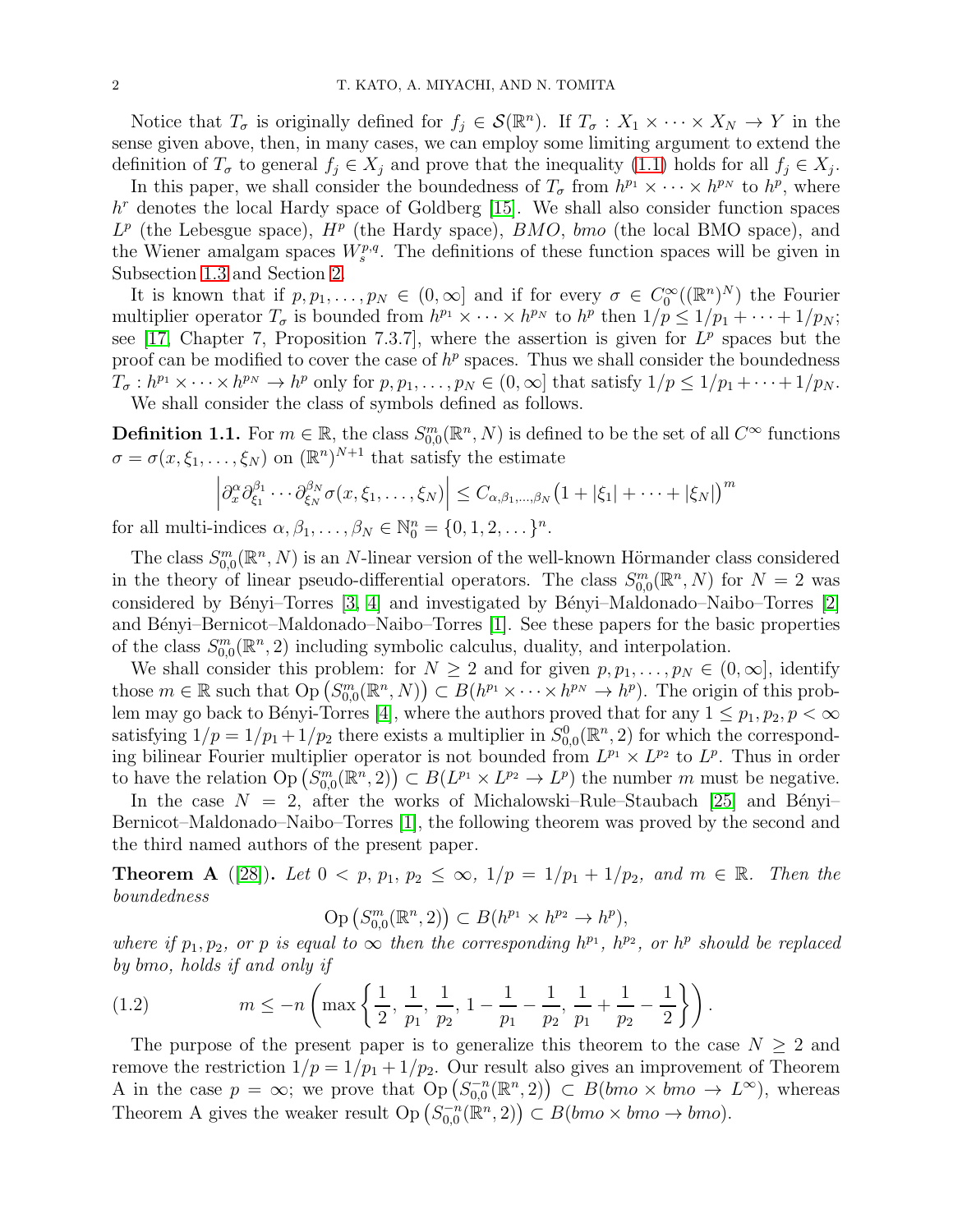The main result of the present paper reads as follows.

<span id="page-2-2"></span>**Theorem 1.2.** Let  $N \ge 2$ ,  $0 < p$ ,  $p_1, \ldots, p_N \le \infty$ ,  $1/p \le 1/p_1 + \cdots + 1/p_N$ , and  $m \in \mathbb{R}$ . Then the boundedness

<span id="page-2-1"></span>(1.3) 
$$
\text{Op}(S_{0,0}^m(\mathbb{R}^n,N)) \subset B(h^{p_1} \times \cdots \times h^{p_N} \to h^p)
$$

holds if and only if

<span id="page-2-0"></span>(1.4) 
$$
m \leq \min\left\{\frac{n}{p},\frac{n}{2}\right\} - \sum_{j=1}^{N} \max\left\{\frac{n}{p_j},\frac{n}{2}\right\}.
$$

If [\(1.4\)](#page-2-0) is satisfied and if some of the  $p_j$ 's are equal to  $\infty$ , then [\(1.3\)](#page-2-1) holds with the corresponding  $h^{p_j}$  replaced by bmo.

Observe that if  $N = 2$  and  $1/p = 1/p_1 + 1/p_2$  then [\(1.4\)](#page-2-0) coincides with [\(1.2\)](#page-1-0).

**Remark 1.3.** (1) In the case  $N = 1$ , the operator  $T_{\sigma}$  is a linear pseudo-differential operator and the class  $S_{0,0}^{m}(\mathbb{R}^n,1)$  is the usual Hörmander class. For this case, the following assertion holds. Let  $0 < p_1 \le p \le \infty$  and  $m \in \mathbb{R}$ . Then the boundedness

$$
\mathrm{Op}\left(S_{0,0}^m(\mathbb{R}^n,1)\right) \subset B(h^{p_1} \to h^p)
$$

with  $h^p$  ( $h^{p_1}$ , resp.) replaced by bmo when  $p = \infty$  ( $p_1 = \infty$ , resp.) holds if and only if

$$
m \le \min\left\{\frac{n}{p},\frac{n}{2}\right\} - \max\left\{\frac{n}{p_1},\frac{n}{2}\right\}.
$$

In fact, this result is already known. The 'if' part for  $p_1 = p$  is given by Calderon–Vaillancourt [\[5\]](#page-19-4) (the case  $p_1 = p_2 = 2$ ), by Fefferman [\[9\]](#page-19-5) and Coifman–Meyer [\[6\]](#page-19-6) (the case  $1 < p_1 = p <$  $\infty$ ), and by Miyachi [\[27\]](#page-20-2) and Päivärinta–Somersalo [\[29\]](#page-20-3) (the case  $0 < p_1 = p \le 1$ ). The 'if' part for the case  $p_1 < p$  can be deduced from the case  $p_1 = p$  with the aid of the mapping properties of the fractional integration operator and symbolic calculus in  $S_{0,0}^m(\mathbb{R}^n,1)$ . The 'only if' part for the case  $p_1 = p$  can be found, e.g., in [\[26,](#page-20-4) Section 5]. It should be remarked that the method of the present paper can be applied, with only slight modification, to the case  $N = 1$  to prove the above assertion.

(2) In the case  $N = 1$ , the target space  $h^{\infty}$  has to be replaced by *bmo*, in particular, the boundedness  $Op(S_{0,0}^{-n/2})$  $\mathcal{L}_{0,0}^{-n/2}(\mathbb{R}^n,1)) \subset B(L^{\infty} \to L^{\infty})$  does not hold (see [\[27,](#page-20-2) Section 5, p. 151]). However, if  $N \geq 2$  then we have the boundedness with the target space  $h^{\infty} = L^{\infty}$ . This is related to the fact that Lemma [2.5](#page-7-0) to be given in Section [2](#page-4-0) holds only for  $N \geq 2$ .

1.2. Refined version of the main theorem. In fact, we shall give a slightly refined version of Theorem [1.2.](#page-2-2) To give the refined version, we use the following.

**Definition 1.4.** For  $m = (m_1, \ldots, m_N) \in \mathbb{R}^N$ , the class  $S^m_{0,0}(\mathbb{R}^n, N)$  is defined to be the set of all  $C^{\infty}$  functions  $\sigma = \sigma(x, \xi_1, \ldots, \xi_N)$  on  $(\mathbb{R}^n)^{N+1}$  that satisfy the estimate

$$
\left|\partial_x^{\alpha}\partial_{\xi_1}^{\beta_1}\cdots\partial_{\xi_N}^{\beta_N}\sigma(x,\xi_1,\ldots,\xi_N)\right|\leq C_{\alpha,\beta_1,\ldots,\beta_N}\prod_{j=1}^N\left(1+|\xi_j|\right)^{m_j}
$$

for all  $\alpha, \beta_1, \ldots, \beta_N \in \mathbb{N}_0^n$ . For  $m \in \mathbb{R}$ , we write  $S_{0,0}^m(\mathbb{R}^n, N)^\times$  to denote the set of all  $\sigma \in S^m_{0,0}(\mathbb{R}^n, N)$  that do not depend on the variable x. We consider  $\sigma \in S^m_{0,0}(\mathbb{R}^n, N)^\times$  as a function defined on  $(\mathbb{R}^n)^N$ .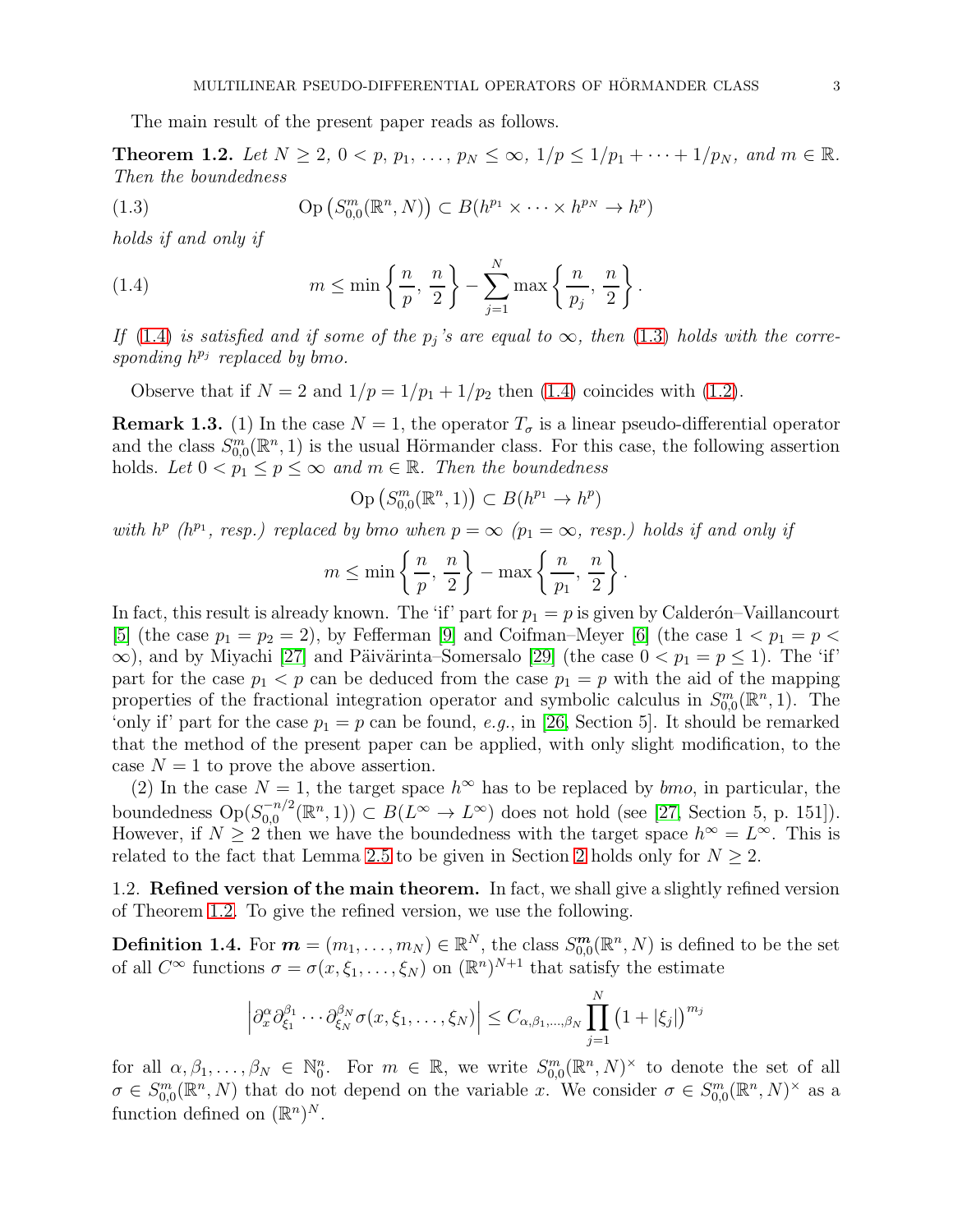Notice that if  $m_1, \ldots, m_N \leq 0$  and if  $m_1 + \cdots + m_N = m$  then  $S^m_{0,0}(\mathbb{R}^n, N) \subset S^m_{0,0}(\mathbb{R}^n, N)$ . Thus the assertion (1) of the following theorem is a refined version of the 'if' part of Theorem [1.2](#page-2-2) for the case  $p < \infty$ . The assertion (2) of this theorem is essentially a restatement of the 'if' part of Theorem [1.2](#page-2-2) for the case  $p = \infty$ .

<span id="page-3-1"></span>Theorem 1.5. Let  $N \ge 2$ ,  $0 < p, p_1, \ldots, p_N \le \infty$ , and  $1/p \le 1/p_1 + \cdots + 1/p_N$ .

(1) If  $p < \infty$  and if  $m = (m_1, \ldots, m_N) \in \mathbb{R}^N$  satisfies

$$
-\max\left\{\frac{n}{p_j},\frac{n}{2}\right\} < m_j < \frac{n}{2}-\max\left\{\frac{n}{p_j},\frac{n}{2}\right\}, \quad j=1,\ldots,N,
$$

and

$$
m_1 + \cdots + m_N = \min\left\{\frac{n}{p},\frac{n}{2}\right\} - \sum_{j=1}^N \max\left\{\frac{n}{p_j},\frac{n}{2}\right\},\,
$$

then  $\text{Op}(S_{0,0}^m(\mathbb{R}^n, N)) \subset B(h^{p_1} \times \cdots \times h^{p_N} \to h^p).$ (2) If  $m = -\sum_{j=1}^{N} \max \left\{ \frac{n}{p_j}, \frac{n}{2} \right\}$  $\frac{n}{2}$ , then  $\text{Op}(S_{0,0}^m(\mathbb{R}^n, N)) \subset B(h^{p_1} \times \cdots \times h^{p_N} \to L^{\infty}).$ 

In the above assertions, if some of the  $p_j$ 's are equal to  $\infty$ , then the conclusions hold with the corresponding  $h^{p_j}$  replaced by bmo.

The next theorem covers all  $N \geq 1$ . This theorem is a slightly refined version of the 'only if' part of Theorem [1.2](#page-2-2) since  $H^p \subset h^p$  and  $L^{\infty} \subset bmo \subset BMO$ .

<span id="page-3-2"></span>**Theorem 1.6.** Let 
$$
N \geq 1
$$
,  $0 < p, p_1, \ldots, p_N \leq \infty$ ,  $1/p \leq 1/p_1 + \cdots + 1/p_N$ , and  $m \in \mathbb{R}$ . If  $\text{Op}((S_{0,0}^m(\mathbb{R}^n, N))^{\times}) \subset B(H^{p_1} \times \cdots \times H^{p_N} \to L^p),$ 

with  $L^p$  is replaced by BMO when  $p = \infty$ , then [\(1.4\)](#page-2-0) holds.

One of the main ideas of this paper is to use Wiener amalgam spaces. We first prove the estimate of pseudo-differential operators in Wiener amalgam spaces and then derive the estimate in  $h^p$  spaces by using embedding relations between Wiener amalgam spaces and  $h^p$ . Similar method is also used in the papers [\[22\]](#page-19-7) and [\[23\]](#page-19-8) by the same authors.

<span id="page-3-0"></span>1.3. Function spaces, etc. We give the definitions and properties of some function spaces and give some notations.

 $L^p(\mathbb{R}^n)$ ,  $0 < p \leq \infty$ , denotes the usual Lebesgue space on  $\mathbb{R}^n$ .  $L^{p,q}(\mathbb{R}^n)$ ,  $0 < p < \infty$ ,  $0 < q \leq \infty$ , denotes the Lorentz space; see, e.g., [16, Chapter 1, Section 1.4]. In particular, the space  $L^{p,\infty}(\mathbb{R}^n)$ ,  $0 < p < \infty$ , consists of all measurable functions f on  $\mathbb{R}^n$  such that

$$
||f||_{L^{p,\infty}} = \sup_{0 < \lambda < \infty} \lambda | \{x \in \mathbb{R}^n | |f(x)| > \lambda \} |^{1/p} < \infty,
$$

where |E| denotes the Lebesgue measure of  $E \subset \mathbb{R}^n$ . It holds that  $L^{p,p}(\mathbb{R}^n) = L^p(\mathbb{R}^n)$  for  $0 < p < \infty$ .

For  $0 < q < \infty$ ,  $\ell^q(\mathbb{Z}^n)$  denotes the class of all complex sequences  $a = \{a_k\}_{k \in \mathbb{Z}^n}$  such that  $||a||_{\ell^q(\mathbb{Z}^n)} = (\sum_{k \in \mathbb{Z}^n} |a_k|^q)^{1/q} < \infty.$ 

Let  $\phi \in \mathcal{S}(\mathbb{R}^n)$  be such that  $\int_{\mathbb{R}^n} \phi(x) dx \neq 0$  and let  $\phi_t(x) = t^{-n} \phi(x/t)$  for  $t > 0$ . The space  $H^p = H^p(\mathbb{R}^n)$ ,  $0 < p \leq \infty$ , consists of all  $f \in \mathcal{S}'(\mathbb{R}^n)$  such that  $||f||_{H^p} = ||\sup_{0 \leq t \leq \infty} |\phi_t *$  $f\|_{L^p} < \infty$ . The space  $h^p = h^p(\mathbb{R}^n)$ ,  $0 < p \leq \infty$ , consists of all  $f \in \mathcal{S}'(\mathbb{R}^n)$  such that  $||f||_{h^p} = ||\sup_{0 \le t \le 1} |\phi_t * f||_{L^p} < \infty$ . It is known that  $H^p$  and  $h^p$  do not depend on the choice of the function  $\phi$  up to the equivalence of quasinorm.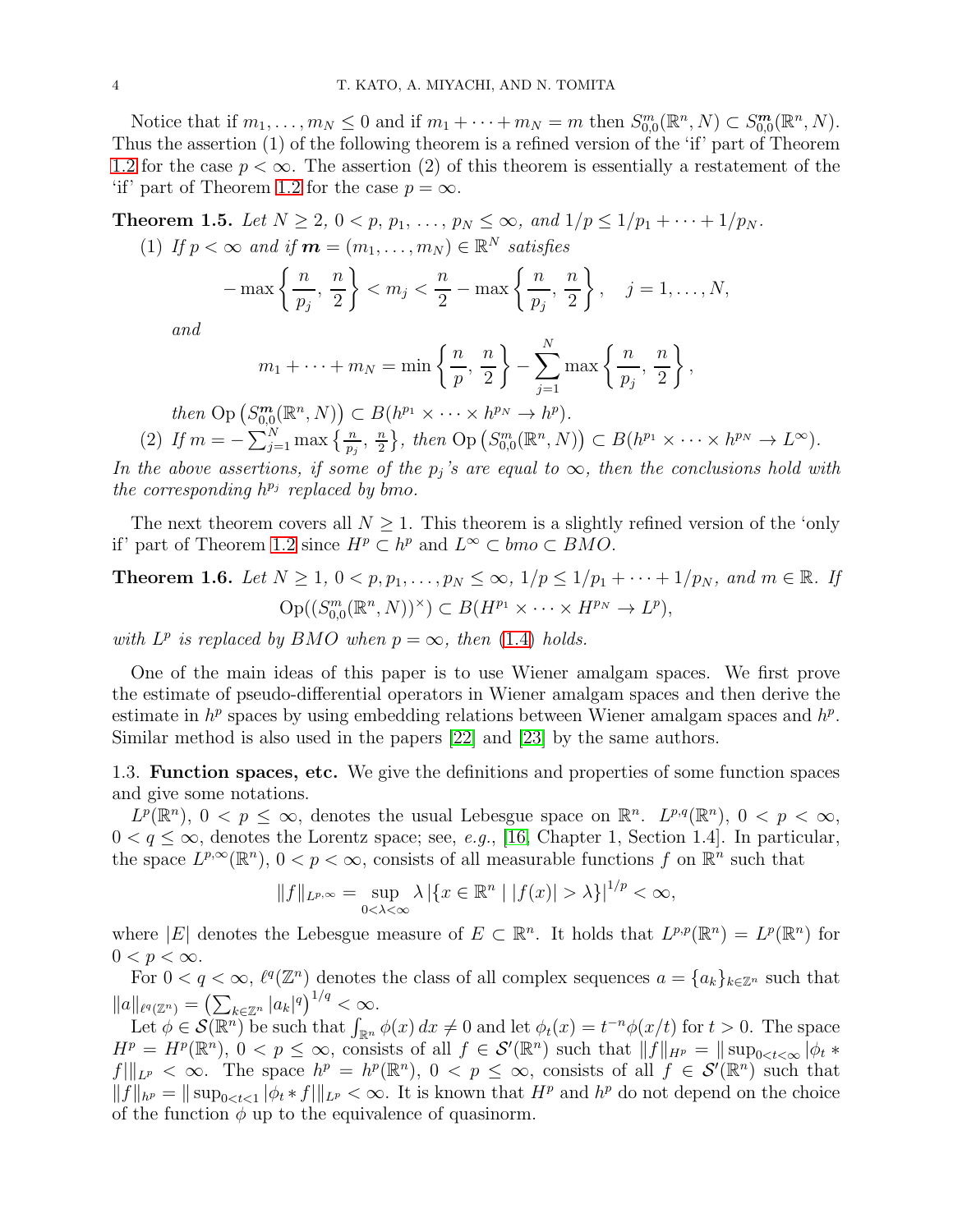Obviously  $H^p \subset h^p$ . If  $1 < p \leq \infty$ , then  $H^p = h^p = L^p$  with equivalent norms. If  $0 < p \leq 1$ , then the inequality  $||f||_{L^p} \lesssim ||f||_{h^p}$  holds for all  $f \in h^p$  which are defined by locally integrable functions on  $\mathbb{R}^n$ .

The space  $BMO = BMO(\mathbb{R}^n)$  consists of all locally integrable functions f on  $\mathbb{R}^n$  such that

$$
||f||_{BMO} = \sup_{R} \frac{1}{|R|} \int_{R} |f(x) - f_R| \, dx < \infty,
$$

where  $f_R = |R|^{-1} \int_R f(x) dx$  and R ranges over all the cubes in  $\mathbb{R}^n$ . The space  $bmo =$  $bmo(\mathbb{R}^n)$  consists of all locally integrable functions f on  $\mathbb{R}^n$  such that

$$
||f||_{bmo} = \sup_{|R| \le 1} \frac{1}{|R|} \int_R |f(x) - f_R| \, dx + \sup_{|R| \ge 1} \frac{1}{|R|} \int_R |f(x)| \, dx < \infty,
$$

where R denotes cubes in  $\mathbb{R}^n$ .

The embedding  $L^{\infty} \subset bmo \subset BMO$  holds.

The definition of Wiener amalgam spaces together with their embedding properties will be given in Section [2.](#page-4-0)

The following notations are used throughout the paper.

For two nonnegative functions  $A(x)$  and  $B(x)$  defined on a set X, we write  $A(x) \leq B(x)$ for  $x \in X$  to mean that there exists a positive constant C such that  $A(x) \leq CB(x)$  for all  $x \in X$ . We often omit to mention the set X when it is obviously recognized. Also  $A(x) \approx B(x)$  means that  $A(x) \lesssim B(x)$  and  $B(x) \lesssim A(x)$ .

 $C_0^{\infty}(\mathbb{R}^d)$  denotes the set of all the  $C^{\infty}$  functions on  $\mathbb{R}^d$  that have compact supports.

The symbols  $\mathcal{S}(\mathbb{R}^d)$  and  $\mathcal{S}'(\mathbb{R}^d)$  denote the Schwartz class of rapidly decreasing smooth functions and the space of tempered distributions on  $\mathbb{R}^d$ , respectively. The Fourier transform and the inverse Fourier transform of  $f \in \mathcal{S}(\mathbb{R}^d)$  are defined by

$$
\mathcal{F}f(\xi) = \hat{f}(\xi) = \int_{\mathbb{R}^d} e^{-i\xi \cdot x} f(x) dx,
$$

$$
\mathcal{F}^{-1}f(x) = \frac{1}{(2\pi)^d} \int_{\mathbb{R}^d} e^{ix \cdot \xi} f(\xi) d\xi,
$$

respectively. For  $m \in \mathcal{S}'(\mathbb{R}^d)$ , the linear Fourier multiplier operator  $m(D)$  is defined by

$$
m(D)f = \mathcal{F}^{-1}\left[m \cdot \mathcal{F}f\right].
$$

For  $1 \le p \le \infty$ , the conjugate index p' is defined by  $1/p + 1/p' = 1$ . For  $x \in \mathbb{R}^d$ , we write  $\langle x \rangle = (1 + |x|^2)^{1/2}$ .

The contents of the rest of the paper is as follows. In Section [2,](#page-4-0) we recall some embedding relations between Wiener amalgam spaces,  $h^p$ , and  $b$ mo and prove some inequalities that are used in the proof of Theorem [1.5.](#page-3-1) In Sections [3](#page-8-0) and [4,](#page-14-0) we prove Theorems [1.5](#page-3-1) and [1.6,](#page-3-2) respectively. Notice that the main theorem, Theorem [1.2,](#page-2-2) directly follows from Theorems [1.5](#page-3-1) and [1.6.](#page-3-2)

### 2. Preliminaries for the proof of Theorem [1.5](#page-3-1)

<span id="page-4-0"></span>We begin with the definition of the Wiener amalgam spaces.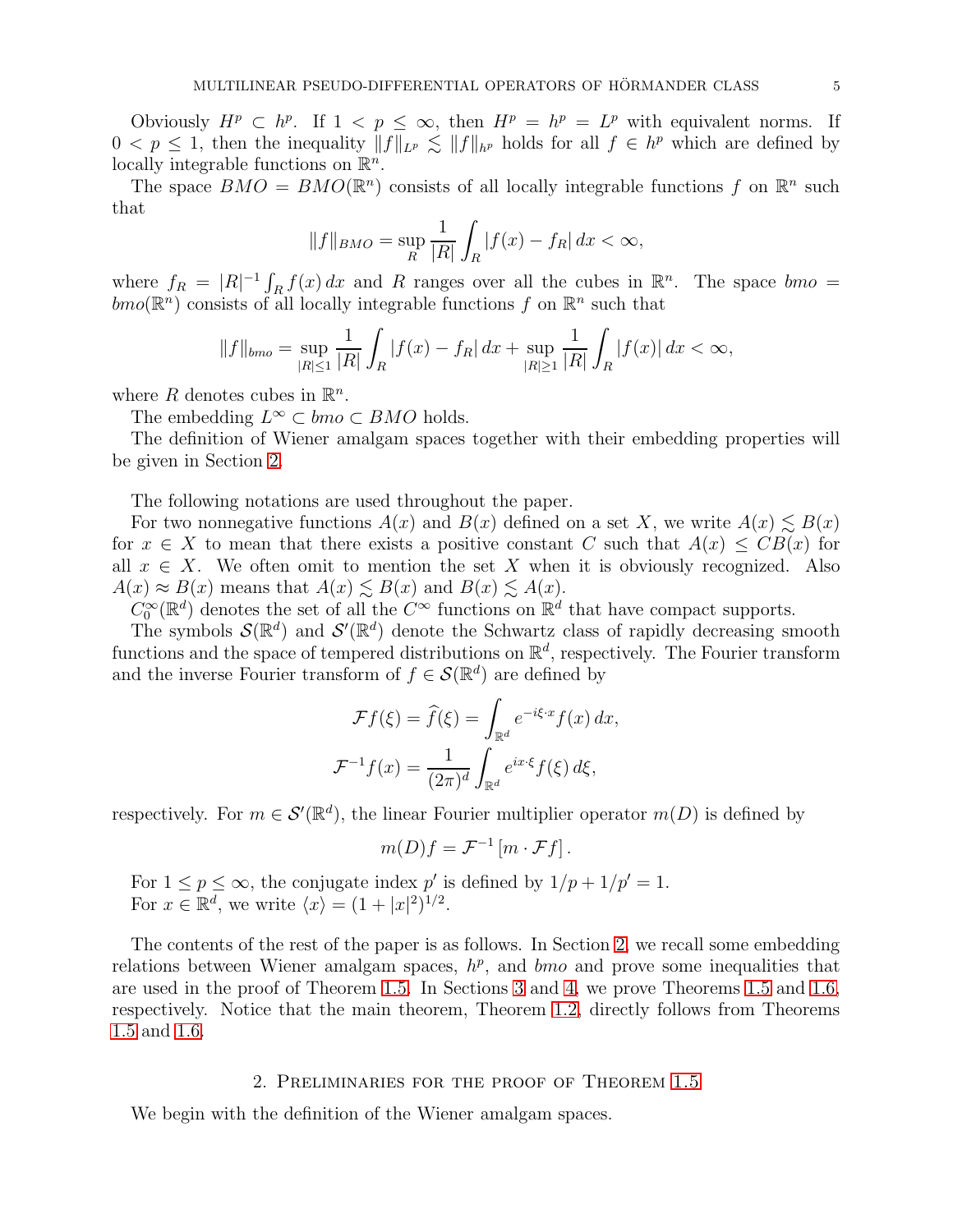**Definition 2.1.** Let  $\kappa \in C_0^{\infty}(\mathbb{R}^n)$  be a function such that

(2.1) 
$$
\left|\sum_{k\in\mathbb{Z}^n} \kappa(\xi - k)\right| \geq 1, \quad \xi \in \mathbb{R}^n.
$$

Then for  $0 < p, q \leq \infty$  and  $s \in \mathbb{R}$ , the *Wiener amalgam space*  $W_s^{p,q}$  is defined to be the set of all  $f \in \mathcal{S}'(\mathbb{R}^n)$  such that the quasinorm

<span id="page-5-0"></span>
$$
||f||_{W_s^{p,q}} = \left\| \left\| \langle k \rangle^s \kappa(D-k) f(x) \right\|_{\ell_k^q(\mathbb{Z}^n)} \right\|_{L_x^p(\mathbb{R}^n)}
$$

is finite. If  $s = 0$ , we write  $W^{p,q} = W_0^{p,q}$  $\stackrel{p,q}{0}.$ 

The basic definition of the Wiener amalgam space is due to Feichtinger [\[10\]](#page-19-9) and Triebel [\[30\]](#page-20-5). The usual definition of the Wiener amalgam space is given by a function  $\kappa$  that satisfies  $\sum_{k\in\mathbb{Z}^n} \kappa(\cdot - k) \equiv 1$ . However, a bit more general  $\kappa$  satisfying [\(2.1\)](#page-5-0) will be convenient in our argument. The space  $W_s^{p,q}$  does not depend on the choice of the function  $\kappa$  up to the equivalence of quasinorm. The space  $W_s^{p,q}$  is a quasi-Banach space (Banach space if  $1 \leq p, q \leq \infty$ ) and  $S \subset W_s^{p,q} \subset S'$ . If  $0 < p, q < \infty$ , then S is dense in  $W_s^{p,q}$ .

Several quasinorms equivalent to  $||f||_{W_s^{p,q}}$  are known. Firstly,  $||f||_{W_s^{p,q}}$  is equivalent to its continuous version:

.

<span id="page-5-1"></span>(2.2) 
$$
||f||_{W_s^{p,q}} \approx ||| \langle y \rangle^s \kappa(D-y) f(x)||_{L_y^q(\mathbb{R}^n)} ||_{L_x^p(\mathbb{R}^n)}
$$

If we write  $\varphi = \mathcal{F}^{-1}\kappa$ , then  $\kappa(D-y)f(x) = \langle \varphi(x-z)e^{-iy\cdot z}, f(z)\rangle e^{iy\cdot x}$  and hence [\(2.2\)](#page-5-1) for  $s = 0$  implies

<span id="page-5-2"></span>(2.3) 
$$
||f||_{W^{p,q}} \approx ||\| \langle \varphi(x-z)e^{-iy\cdot z}, f(z) \rangle ||_{L_y^q(\mathbb{R}^n)} ||_{L_x^p(\mathbb{R}^n)}
$$

<span id="page-5-3"></span>(2.4) 
$$
= \left\| \left\| \left\langle \kappa(-y+\xi)e^{i\xi \cdot x}, \widehat{f}(\xi) \right\rangle \right\|_{L_y^q(\mathbb{R}^n)} \right\|_{L_x^p(\mathbb{R}^n)}.
$$

The quasinorm on the right hand side of [\(2.3\)](#page-5-2) is sometimes adopted for the definition of W<sup>p,q</sup>. The quasinorm [\(2.4\)](#page-5-3) is the quasinorm of  $\hat{f}$  in the modulation space. If  $q = 2$ , then [\(2.3\)](#page-5-2) combined with Plancherel's theorem yields

$$
||f||_{W^{p,2}} \approx ||||\varphi(x-z)f(z)||_{L_z^2(\mathbb{R}^n)}||_{L_x^p(\mathbb{R}^n)},
$$

the right hand side of which is the quasinorm of f in the  $L^2$ -based amalgam space. For these facts, see [\[10,](#page-19-9) [11,](#page-19-10) [30,](#page-20-5) [18,](#page-19-11) [13,](#page-19-12) [24,](#page-19-13) [33,](#page-20-6) [19\]](#page-19-14). For modulation space, see [\[11,](#page-19-10) [13,](#page-19-12) [18,](#page-19-11) [24,](#page-19-13) [33\]](#page-20-6). For amalgam spaces, see [12] and [21].

The following embedding relations are known.

<span id="page-5-9"></span>Lemma 2.2. The following embeddings hold:

<span id="page-5-7"></span>(2.5) 
$$
W^{p_1,q_1} \hookrightarrow W^{p_2,q_2}, \quad 0 < p_1 \le p_2 \le \infty, \quad 0 < q_1 \le q_2 \le \infty;
$$

<span id="page-5-4"></span>(2.6)  $L^p \hookrightarrow W^{p,p'}, \quad 1 \le p \le 2;$ 

<span id="page-5-5"></span>
$$
(2.7) \tLp \hookrightarrow W^{p,2}, \t2 \le p \le \infty;
$$

<span id="page-5-6"></span>(2.8) 
$$
h^p \hookrightarrow W_{n(1/2-1/p)}^{p,2}, \quad 0 < p \le 2;
$$

<span id="page-5-8"></span>
$$
(2.9) \t\tbm{b}m\bm{o} \hookrightarrow W^{\infty,2};
$$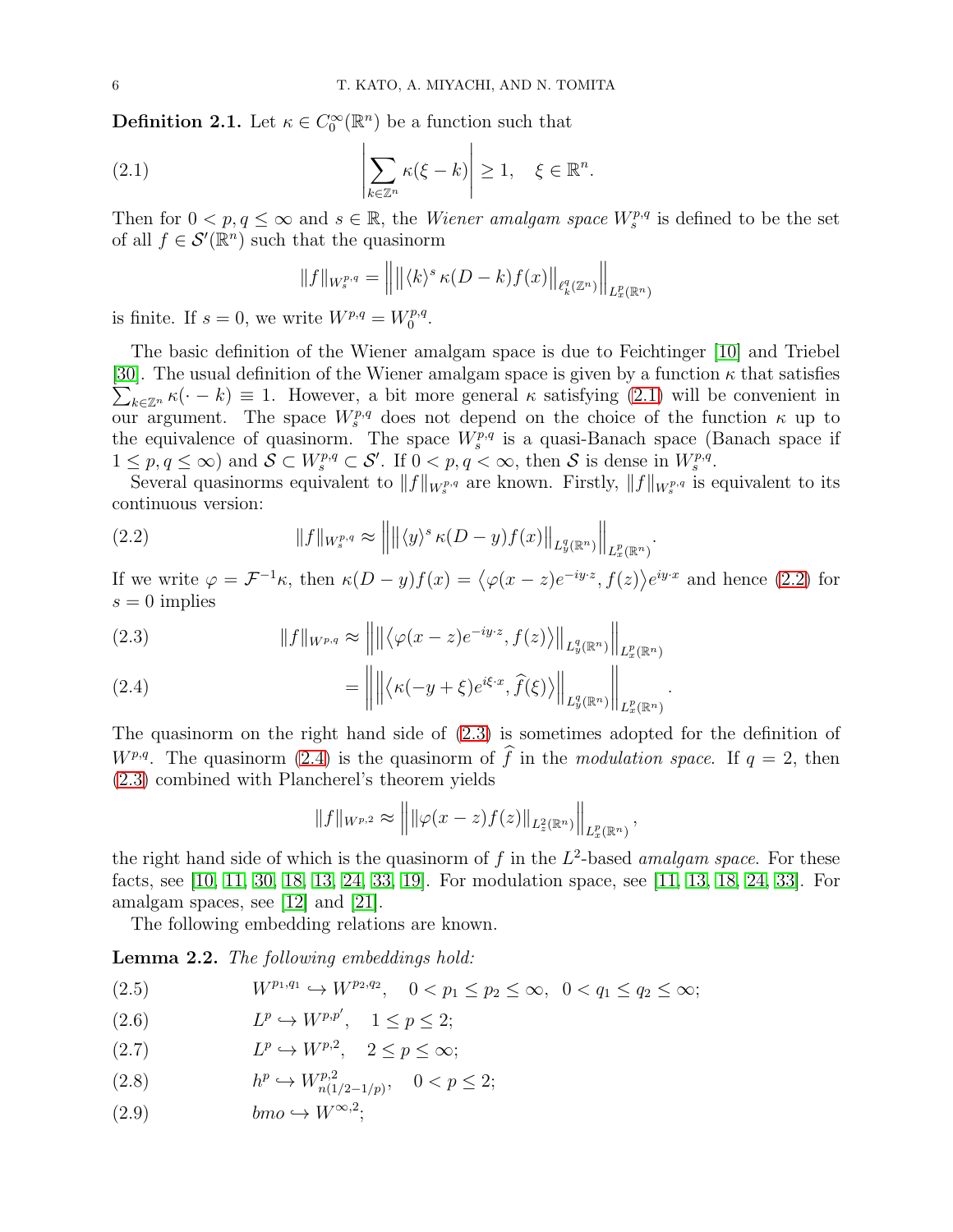<span id="page-6-1"></span>
$$
(2.10) \t\t W^{p,2} \hookrightarrow h^p, \quad 0 < p \le 2;
$$

<span id="page-6-0"></span>(2.11)  $W^{p,p'} \hookrightarrow L^p, \quad 2 \le p \le \infty.$ 

The embeddings  $(2.6)$ ,  $(2.7)$ , and  $(2.11)$  are given in [\[8,](#page-19-15) Theorems 1.1 and 1.2]. The embeddings [\(2.8\)](#page-5-6) and [\(2.10\)](#page-6-1) are given in [\[20,](#page-19-16) Theorem 1.2]. For [\(2.5\)](#page-5-7) and [\(2.9\)](#page-5-8), see [\[8,](#page-19-15) [19,](#page-19-14) [20,](#page-19-16) [23\]](#page-19-8).

<span id="page-6-2"></span>**Lemma 2.3** ([\[29,](#page-20-3) Lemma 2.2]). For each  $M \in \mathbb{N}$ , there exist functions  $\{\chi_{\ell}\}_{{\ell} \in \mathbb{Z}^n} \subset C_0^{\infty}(\mathbb{R}^n)$ such that

$$
\sup p \chi_{\ell} \subset [-1, 1]^n, \qquad \sup_{\ell} \|\mathcal{F}^{-1}\chi_{\ell}\|_{L^1} \lesssim 1,
$$

$$
\sum_{\ell \in \mathbb{Z}^n} \langle \ell \rangle^{-2M} \chi_{\ell}(\zeta) \langle \zeta \rangle^{2M} = 1 \text{ for all } \zeta \in \mathbb{R}^n.
$$

Here the implicit constant in  $\leq$  depends only on n and M.

<span id="page-6-3"></span>Lemma 2.4. Let  $N \geq 2$ ,  $1 < r < \infty$ , and let  $a_1, \ldots, a_N$  be real numbers satisfying  $-n/2 <$  $a_j < 0$  and  $\sum_{j=1}^{N} a_j = n/r - Nn/2$ . Then the following inequality holds for all nonnegative functions  $A_1, \ldots, A_N$  on  $\mathbb{Z}^n$ :

$$
\left\| \sum_{\substack{\nu_1,\ldots,\nu_N \in \mathbb{Z}^n, \\ \nu_1 + \cdots + \nu_N = \mu}} \prod_{j=1}^N (1 + |\nu_j|)^{a_j} A_j(\nu_j) \right\|_{\ell^r_\mu(\mathbb{Z}^n)} \lesssim \prod_{j=1}^N \|A_j\|_{\ell^2(\mathbb{Z}^n)}.
$$

Proof. (The following argument is a slight modification of the one given in [\[23,](#page-19-8) Proof of Proposition 3.4, where the case  $r = 2$  was treated.) By duality and by an appropriate extension of functions on  $\mathbb{Z}^n$  to functions on  $\mathbb{R}^n$ , it is sufficient to prove the inequality

$$
\int_{(\mathbb{R}^n)^N} A_0(x_1 + \dots + x_N) \prod_{j=1}^N \langle x_j \rangle^{a_j} A_j(x_j) dx_1 \cdots dx_N \lesssim ||A_0||_{L^r(\mathbb{R}^n)} \prod_{j=1}^N ||A_j||_{L^2(\mathbb{R}^n)}
$$

for all nonnegative functions  $A_0, A_1, \ldots, A_N$  on  $\mathbb{R}^n$ . In [\[23,](#page-19-8) Proof of Proposition 3.4], it is proved that the following inequality holds for all nonnegative functions  $A_0, A_1, \ldots, A_N, f_1, \ldots, f_N$ on  $\mathbb{R}^n$ :

$$
\int_{(\mathbb{R}^n)^N} A_0(x_1 + \dots + x_N) \prod_{j=1}^N f_j(x_j) A_j(x_j) dx_1 \dots dx_N
$$
  

$$
\lesssim ||A_0||_{L^{q_0,s_0}(\mathbb{R}^n)} \prod_{j=1}^N ||f_j||_{L^{p_j,s_j}(\mathbb{R}^n)} ||A_j||_{L^{q_j,t_j}(\mathbb{R}^n)}
$$

for

$$
\frac{1}{q_0} + \sum_{j=1}^{N} \left( \frac{1}{p_j} + \frac{1}{q_j} \right) = N,
$$
  
0 < 1/q\_0, 1/p\_j, 1/q\_j < 1,  
0 < 1/p\_j + 1/q\_j < 1, j = 1, ..., N,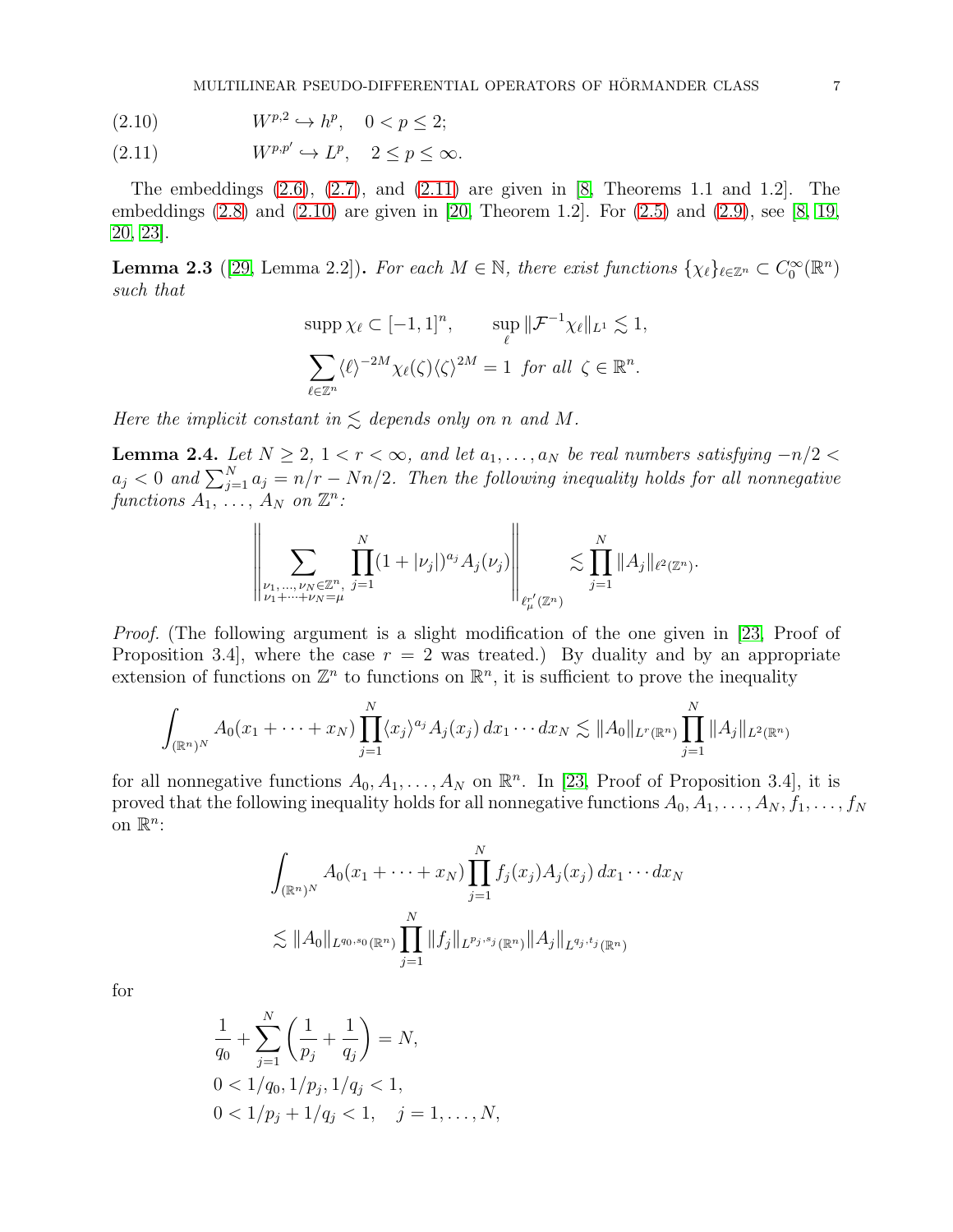$$
s_0, s_j, t_j \in [1, \infty], \quad j = 1, ..., N,
$$
 and  $\frac{1}{s_0} + \sum_{j=1}^N \left(\frac{1}{s_j} + \frac{1}{t_j}\right) = 1.$ 

We take

$$
q_0 = r
$$
,  $q_1 = \cdots = q_N = 2$ ,  
\n $s_0 = s_1 = \cdots = s_N = t_1 = \cdots = t_{N-2} = \infty$ ,  $t_{N-1} = t_N = 2$ .

Then the above result combined with the embedding  $L^r \hookrightarrow L^{r,\infty}$ ,  $r < \infty$ , implies

$$
\int_{(\mathbb{R}^n)^N} A_0(x_1 + \dots + x_N) \prod_{j=1}^N f_j(x_j) A_j(x_j) dx_1 \dots dx_N \lesssim ||A_0||_{L^r} \prod_{j=1}^N ||f_j||_{L^{p_j,\infty}} ||A_j||_{L^2}
$$

for

$$
\sum_{j=1}^{N} \frac{1}{p_j} = \frac{N}{2} - \frac{1}{r}, \quad 0 < \frac{1}{r} < 1, \quad 0 < \frac{1}{p_j} < \frac{1}{2} \quad (j = 1, \dots, N).
$$

 $\Box$ 

The desired inequality now follows if we take  $p_j = -n/a_j$  and  $f_j(x_j) = \langle x_j \rangle^{a_j}$ 

<span id="page-7-0"></span>**Lemma 2.5.** Let  $N \geq 2$ . Then the following inequality holds for all nonnegative functions  $A_1, \ldots, A_N$  on  $\mathbb{Z}^n$ :

$$
(2.12) \qquad \qquad \sum_{\nu_1,\ldots,\nu_N\in\mathbb{Z}^n} (1+|\nu_1|+\cdots+|\nu_N|)^{-Nn/2} \prod_{j=1}^N A_j(\nu_j) \lesssim \prod_{j=1}^N \|A_j\|_{\ell^2(\mathbb{Z}^n)}.
$$

*Proof.* If  $N = 2$  and  $n = 1$ , then the inequality reads as

<span id="page-7-1"></span>
$$
\sum_{\nu_1,\nu_2\in\mathbb{Z}}(1+|\nu_1|+|\nu_2|)^{-1}A_1(\nu_1)A_2(\nu_2)\lesssim \|A_1\|_{\ell^2(\mathbb{Z})}\|A_1\|_{\ell^2(\mathbb{Z})}.
$$

This inequality is known by the name of Hilbert's inequality and is derived from the  $L^2$ -boundedness of the Hilbert transform; see, e.g., [\[14,](#page-19-17) Chapter 11, Theorem 11.4.1]. If  $N = 2$ and  $n \geq 2$ , then, since

$$
(1+|\nu_1|+|\nu_2|)^{-n} \leq \prod_{k=1}^n (1+|\nu_{1,k}|+|\nu_{2,k}|)^{-1}, \quad \nu_j = (\nu_{j,1}, \ldots, \nu_{j,n}),
$$

the inequality can be proved by repeated application of Hilbert's inequality.

We shall prove the inequality for  $N \geq 3$ . Applying the Cauchy–Schwarz inequality to the sum  $\sum_{\nu_1 \in \mathbb{Z}^n}$ , we obtain

(the left hand side of [\(2.12\)](#page-7-1))

$$
\leq \sum_{\nu_2,\dots,\nu_N \in \mathbb{Z}^n} \|A_1\|_{\ell^2} \bigg( \sum_{\nu_1 \in \mathbb{Z}^n} \big(1 + |\nu_1| + \dots + |\nu_N|\big)^{-Nn}\bigg)^{1/2} \prod_{j=2}^N A_j(\nu_j)
$$
  

$$
\approx \sum_{\nu_2,\dots,\nu_N \in \mathbb{Z}^n} \|A_1\|_{\ell^2} \big(1 + |\nu_2| + \dots + |\nu_N|\big)^{-(N-1)n/2} \prod_{j=2}^N A_j(\nu_j).
$$

Repeating this process  $N-2$  times, we obtain

(the left hand side of [\(2.12\)](#page-7-1))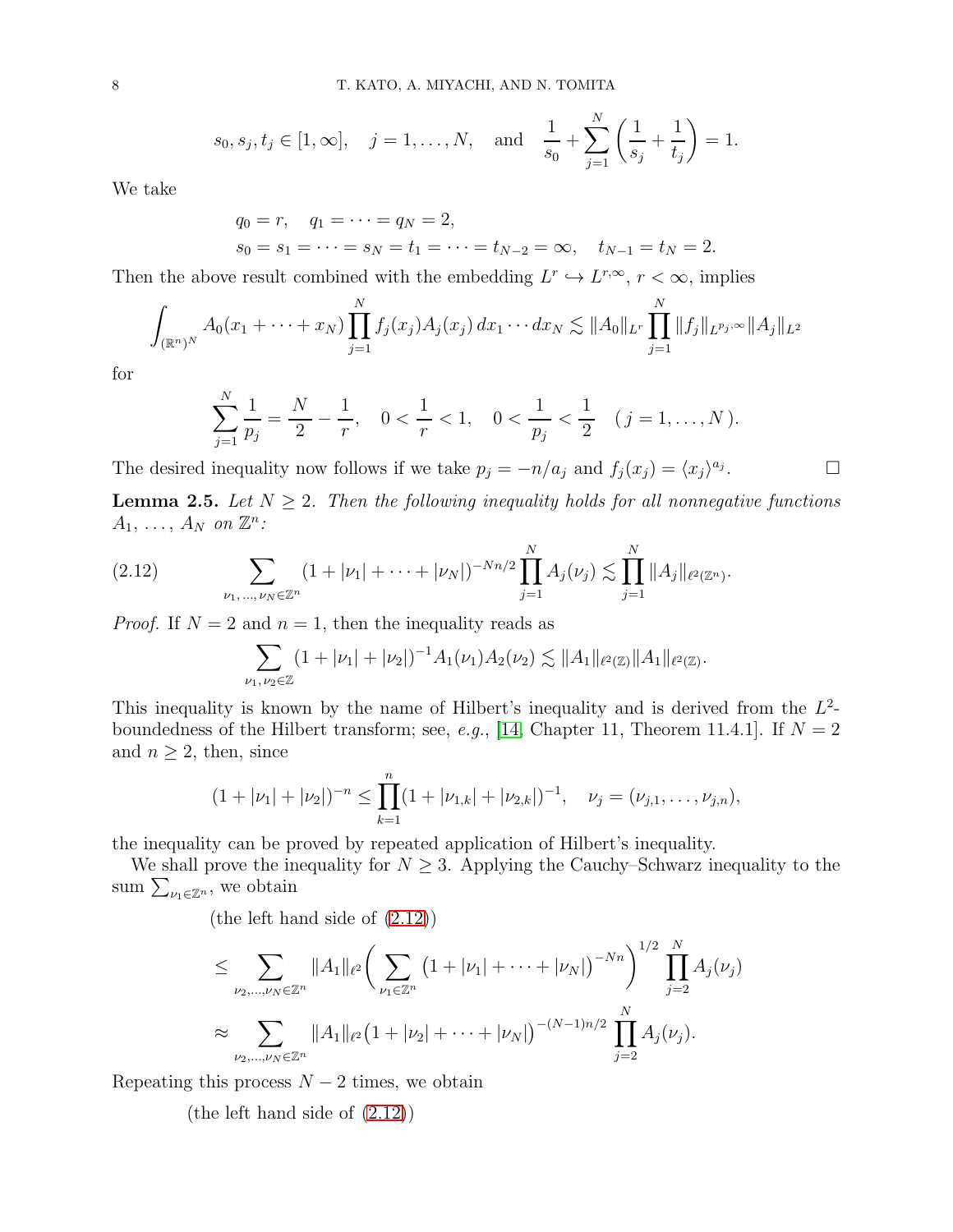$$
\lesssim \prod_{j=1}^{N-2} \|A_j\|_{\ell^2} \sum_{\nu_{N-1}, \nu_N \in \mathbb{Z}^n} \left(1 + |\nu_{N-1}| + |\nu_N|\right)^{-n} A_{N-1}(\nu_{N-1}) A_N(\nu_N) =: (*).
$$

<span id="page-8-0"></span>Finally using the case  $N = 2$  of [\(2.12\)](#page-7-1), we obtain  $(*) \lesssim \prod_{j=1}^{N} ||A_j||_{\ell}$  $\overline{\phantom{a}}$  .

## 3. Proof of Theorem [1.5](#page-3-1)

We use the following notation:  $\boldsymbol{\xi} = (\xi_1, \dots, \xi_N) \in (\mathbb{R}^n)^N$ ,  $\boldsymbol{\nu} = (\nu_1, \dots, \nu_N) \in (\mathbb{Z}^n)^N$ , and  $\mathbf{k} = (k_1, \ldots, k_N) \in (\mathbb{Z}^n)^N$ . We also write  $d\mathbf{\xi} = d\xi_1 \cdots d\xi_N$  and  $\mathbf{\xi} \cdot \mathbf{k} = \xi_1 \cdot k_1 + \cdots + \xi_N \cdot k_N$ .

Proof of Theorem [1.5.](#page-3-1) We first give some argument which can be applied to general multilinear pseudo-differential operators and prove some result concerning the estimate of the operators in Wiener amalgam spaces.

For the moment, we assume  $\sigma \in S^m(\mathbb{R}^n, N)$  with  $m \in \mathbb{R}^N$  or  $\sigma \in S^m(\mathbb{R}^n, N)$  with  $m \in \mathbb{R}$ . We shall follow the method of utilizing Fourier series expansion, which may go back at least to Coifman and Meyer [\[6,](#page-19-6) [7\]](#page-19-18). We take a function  $\varphi$  such that

$$
\varphi \in C_0^{\infty}(\mathbb{R}^n)
$$
,  $\operatorname{supp} \varphi \subset [-1,1]^n$ ,  $\sum_{\nu \in \mathbb{Z}^n} \varphi(\xi - \nu) = 1 \quad (\xi \in \mathbb{R}^n)$ 

and decompose the symbol  $\sigma$  as

$$
\sigma(x,\xi) = \sum_{\nu \in (\mathbb{Z}^n)^N} \sigma_{\nu}(x,\xi),
$$

$$
\sigma_{\nu}(x,\xi) = \sigma(x,\xi) \prod_{j=1}^N \varphi(\xi_j - \nu_j).
$$

If we define

$$
S_{\nu}(x,\xi) = \sum_{\mu \in \mathbb{Z}^n} \sigma_{\nu}(x,\xi - 2\pi\mu),
$$

then  $S_{\nu}(x,\xi)$  is a  $2\pi\mathbb{Z}^{N_n}$ -periodic function with respect to the variable  $\xi$  and  $S_{\nu}(x,\xi)$  =  $\sigma_{\nu}(x,\xi)$  for  $\xi \in \nu + [-\pi,\pi]^{N_n}$ . Hence we can take a function  $\tilde{\varphi}$  such that

$$
\widetilde{\varphi} \in C_0^{\infty}(\mathbb{R}^n), \quad 0 \le \widetilde{\varphi} \le 1, \quad \text{supp }\widetilde{\varphi} \subset [-\pi, \pi]^n, \quad \widetilde{\varphi} = 1 \text{ on } [-1, 1]^n,
$$

and

$$
\sigma_{\nu}(x,\boldsymbol{\xi})=S_{\nu}(x,\boldsymbol{\xi})\prod_{j=1}^N\widetilde{\varphi}(\xi_j-\nu_j).
$$

 $\overline{N}$ 

Expanding  $S_{\nu}(x,\xi)$  into the Fourier series with respect to  $\xi$ , we obtain

$$
\sigma_{\nu}(x,\xi) = \sum_{\mathbf{k}\in(\mathbb{Z}^n)^N} e^{i\xi \cdot \mathbf{k}} P_{\nu,\mathbf{k}}(x) \prod_{j=1}^N \widetilde{\varphi}(\xi_j - \nu_j),
$$

$$
P_{\nu,\mathbf{k}}(x) = \frac{1}{(2\pi)^{Nn}} \int_{\nu+[-\pi,\pi]^{Nn}} e^{-i\mathbf{k}\cdot \boldsymbol{\eta}} \sigma_{\nu}(x,\boldsymbol{\eta}) d\boldsymbol{\eta}
$$

Integration by parts gives

$$
P_{\nu,k}(x) = \langle k \rangle^{-2L} Q_{\nu,k}(x),
$$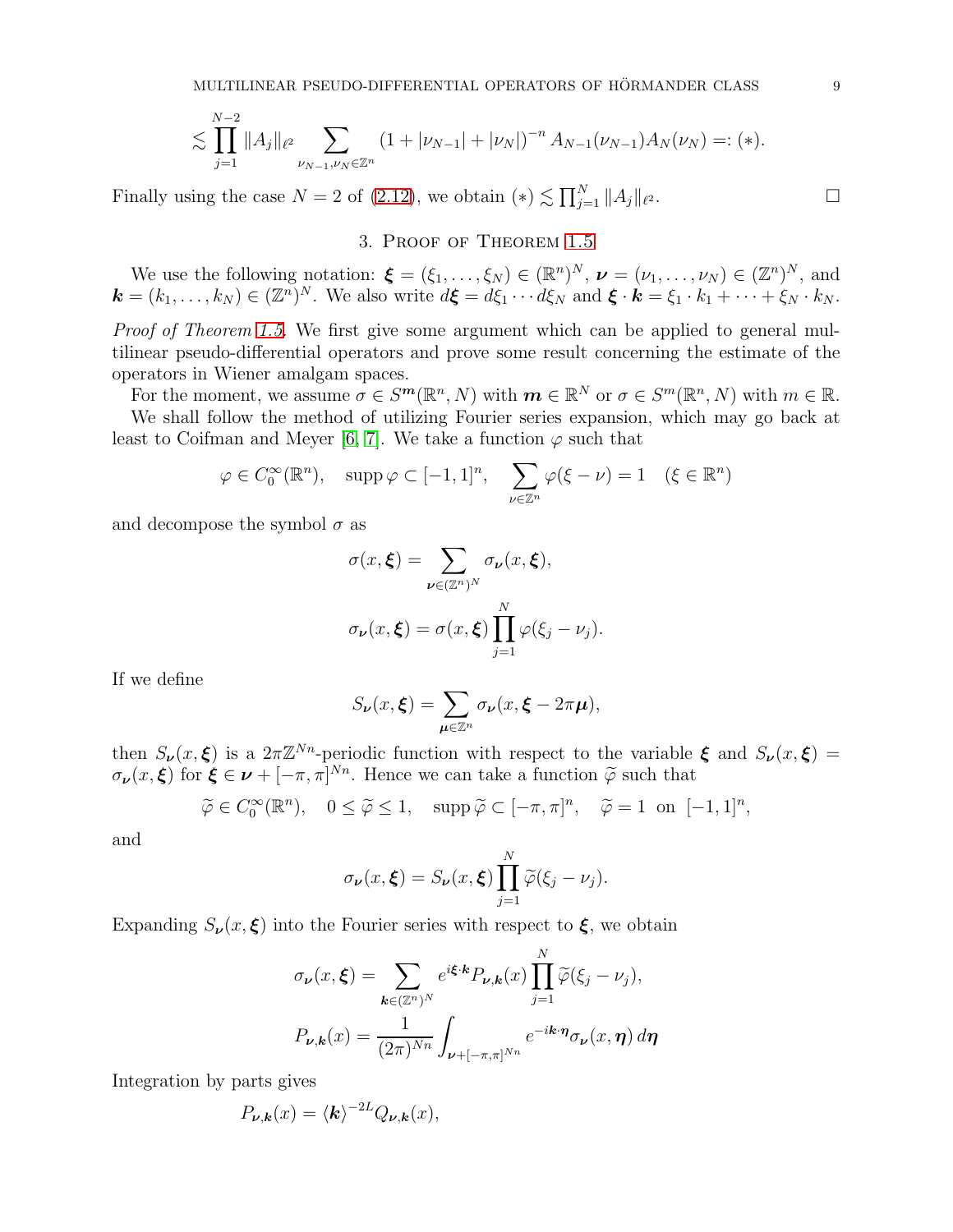$$
Q_{\nu,k}(x) = \frac{1}{(2\pi)^{Nn}} \int_{\nu+[-\pi,\pi]^{Nn}} e^{-i\mathbf{k}\cdot\mathbf{\eta}} (I - \Delta_{\eta})^L \{\sigma_{\nu}(x,\eta)\} d\eta
$$

We further decompose  $Q_{\nu,k}$  by using the partition of unity of Lemma [2.3](#page-6-2) as

$$
Q_{\nu,k}(x) = \sum_{\ell \in \mathbb{Z}^n} \langle \ell \rangle^{-2M} Q_{\nu,k,\ell}(x),
$$
  

$$
Q_{\nu,k,\ell}(x) = \mathcal{F}^{-1} \left[ \chi_{\ell}(\zeta) \langle \zeta \rangle^{2M} \widehat{Q_{\nu,k}}(\zeta) \right] (x) = (\mathcal{F}^{-1} \chi_{\ell}(x)) * (I - \Delta_x)^M Q_{\nu,k}(x).
$$

Thus  $\sigma_\nu$  is written as

(3.1) 
$$
\sigma_{\nu}(x,\xi) = \sum_{\mathbf{k}\in(\mathbb{Z}^n)^N} \sum_{\ell\in\mathbb{Z}^n} \langle \mathbf{k} \rangle^{-2L} \langle \ell \rangle^{-2M} Q_{\nu,\mathbf{k},\ell}(x) e^{i\xi \cdot \mathbf{k}} \prod_{j=1}^N \widetilde{\varphi}(\xi_j - \nu_j).
$$

By [\(3.1\)](#page-9-0),

<span id="page-9-0"></span>
$$
T_{\sigma_{\nu}}(f_1,\ldots,f_N)(x)
$$
  
= 
$$
\sum_{\mathbf{k}\in(\mathbb{Z}^n)^N} \sum_{\ell\in\mathbb{Z}^n} \langle \mathbf{k}\rangle^{-2L} \langle \ell \rangle^{-2M} Q_{\nu,\mathbf{k},\ell}(x) \prod_{j=1}^N \widetilde{\varphi}(D-\nu_j) f_j(x+k_j).
$$

By writing

$$
F_{\nu_j,k_j}^j(x) = \widetilde{\varphi}(D - \nu_j) f_j(x + k_j),
$$

we have

$$
T_{\sigma_{\nu}}(f_1,\ldots,f_N)(x)=\sum_{\boldsymbol{k}\in(\mathbb{Z}^n)^N}\sum_{\ell\in\mathbb{Z}^n}\langle\boldsymbol{k}\rangle^{-2L}\langle\ell\rangle^{-2M}Q_{\nu,\boldsymbol{k},\ell}(x)\prod_{j=1}^NF_{\nu_j,k_j}^j(x).
$$

Thus, since  $\sigma = \sum_{\nu} \sigma_{\nu}$ ,

<span id="page-9-2"></span>(3.2) 
$$
T_{\sigma}(f_1,\ldots,f_N)(x)=\sum_{\mathbf{k}\in(\mathbb{Z}^n)^N}\sum_{\ell\in\mathbb{Z}^n}\langle\mathbf{k}\rangle^{-2L}\langle\ell\rangle^{-2M}\sum_{\mathbf{\nu}\in(\mathbb{Z}^n)^N}Q_{\mathbf{\nu},\mathbf{k},\ell}(x)\prod_{j=1}^NF_{\nu_j,k_j}^j(x).
$$

The functions  $Q_{\boldsymbol{\nu},\boldsymbol{k},\ell}(x)$  have the following estimate. If  $\sigma \in S^{\boldsymbol{m}}_{0,0}(\mathbb{R}^n,N)$  with  $\boldsymbol{m} \in \mathbb{R}^N$ , then the symbol  $\sigma_{\nu}(x,\xi)$  satisfies

$$
\left|\partial_x^{\alpha}\partial_{\xi_1}^{\beta_1}\cdots\partial_{\xi_N}^{\beta_N}\sigma_{\nu}(x,\boldsymbol{\xi})\right|\lesssim \prod_{j=1}^N\left(1+|\nu_j|\right)^{m_j}
$$

and hence  $Q_{\nu,k}(x)$  satisfies

<span id="page-9-1"></span>
$$
\left| (I - \Delta_x)^M Q_{\nu, k}(x) \right| \lesssim \prod_{j=1}^N \left( 1 + |\nu_j| \right)^{m_j},
$$

which combined with  $\|\mathcal{F}^{-1}\chi_\ell\|_{L^1}\lesssim 1$  (Lemma [2.3\)](#page-6-2) implies

(3.3) 
$$
|Q_{\nu,\mathbf{k},\ell}(x)| \lesssim \prod_{j=1}^N (1+|\nu_j|)^{m_j}.
$$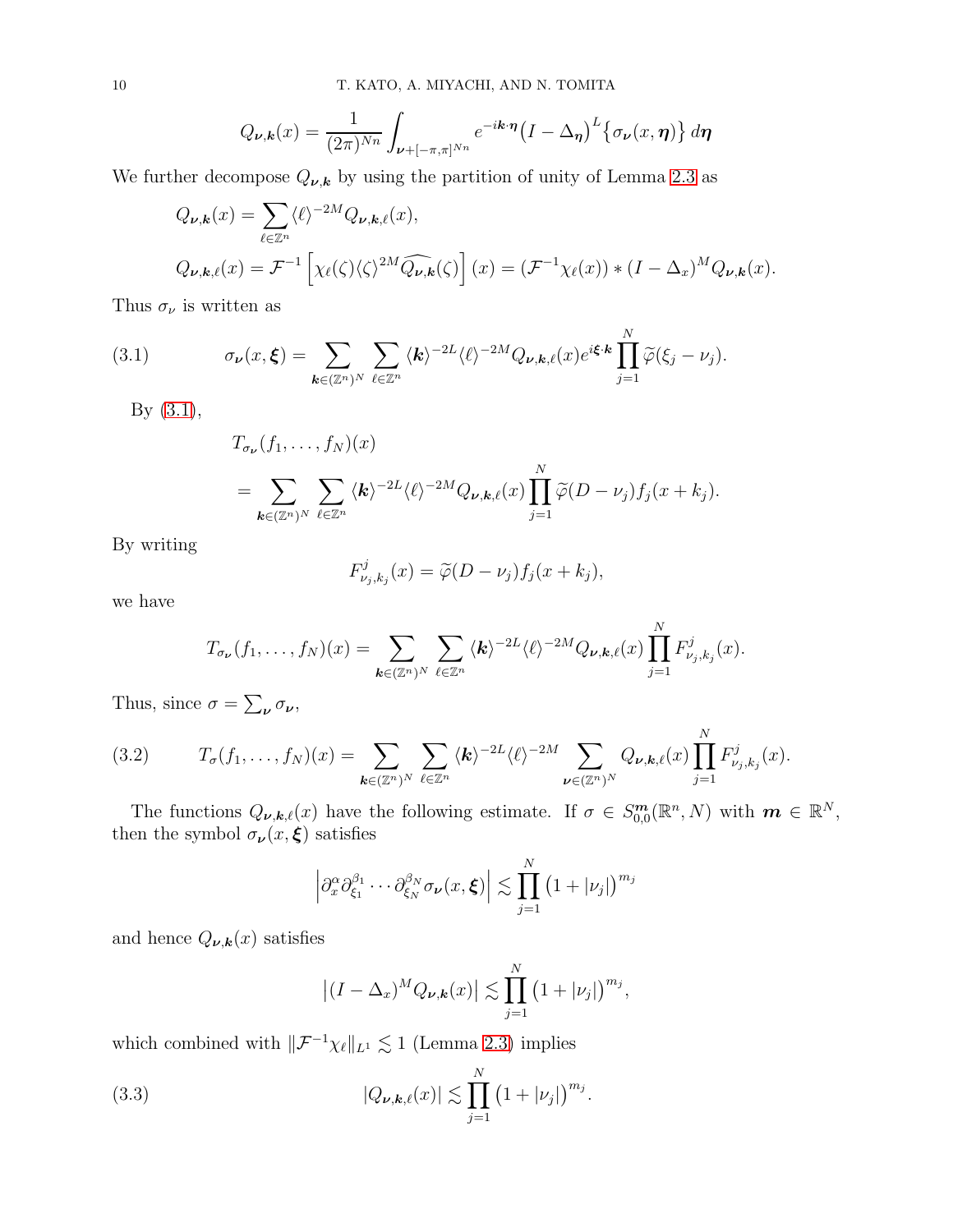If  $\sigma \in S^m_{0,0}(\mathbb{R}^n, N)$  with  $m \in R$ , then

<span id="page-10-0"></span>
$$
\left|\partial_x^{\alpha}\partial_{\xi_1}^{\beta_1}\cdots\partial_{\xi_N}^{\beta_N}\sigma_{\nu}(x,\boldsymbol{\xi})\right|\lesssim \left(1+|\nu_1|+\cdots+|\nu_N|\right)^m
$$

and hence, by the same reason as above,

(3.4) 
$$
|Q_{\nu,\mathbf{k},\ell}(x)| \lesssim (1+|\nu_1|+\cdots+|\nu_N|)^m.
$$

Notice that the implicit constants in [\(3.3\)](#page-9-1) and [\(3.4\)](#page-10-0) do not depend on  $\boldsymbol{k}$  and  $\ell$ .

Let us consider the estimate of  $W^{s,t}$ -quasinorm of  $T_{\sigma}(f_1,\ldots,f_N)$  for  $s,t \in (0,\infty]$ . If  $s, t \in (0, \infty]$  are given, taking the numbers L and M sufficiently large and using [\(3.2\)](#page-9-2), we obtain

$$
||T_{\sigma}(f_1,\ldots,f_N)||_{W^{s,t}} \lesssim \sup_{\mathbf{k},\ell} \left\|\sum_{\mathbf{\nu}} Q_{\mathbf{\nu},\mathbf{k},\ell} \prod_{j=1}^N F_{\nu_j,k_j}^j\right\|_{W^{s,t}}.
$$

Notice that

<span id="page-10-1"></span>(3.5) 
$$
\mathrm{supp}\,\mathcal{F}Q_{\nu,\mathbf{k},\ell}\subset\{\zeta\in\mathbb{R}^n:\left|\zeta-\ell\right|\lesssim 1\},\
$$

<span id="page-10-2"></span>(3.6) 
$$
\mathrm{supp}\,\mathcal{F}F_{\nu_j,k_j}^j\subset\{\zeta\in\mathbb{R}^n:\left|\zeta-\nu_j\right|\lesssim 1\}
$$

and recall that the function  $\kappa$  used in the definition of  $W^{s,t}$ -quasinorm has compact support. Hence we have

$$
\left\| \sum_{\nu} Q_{\nu,k,\ell} \prod_{j=1}^{N} F_{\nu_j,k_j}^j \right\|_{W^{s,t}} \leq \left\| \left\| \sum_{\nu: |\nu_1 + \dots + \nu_N + \ell - \mu| \lesssim 1} \kappa(D - \mu) \left[ Q_{\nu,k,\ell} \prod_{j=1}^N F_{\nu_j,k_j}^j \right] \right\|_{\ell^t_\mu(\mathbb{Z}^n)} \right\|_{L^s(\mathbb{R}^n)} \leq \sum_{\tau: |\tau| \lesssim 1} \left\| \left\| \kappa(D - \mu + \tau - \ell) \left[ \sum_{\nu: \nu_1 + \dots + \nu_N = \mu} Q_{\nu,k,\ell} \prod_{j=1}^N F_{\nu_j,k_j}^j \right] \right\|_{\ell^t_\mu(\mathbb{Z}^n)} \right\|_{L^s(\mathbb{R}^n)} \leq (*)
$$

We write

$$
h_{\mu} = \sum_{\nu:\nu_1 + \dots + \nu_N = \mu} Q_{\nu,k,\ell} \prod_{j=1}^N F_{\nu_j,k_j}^j.
$$

Then supp  $h_{\mu} \subset {\{\zeta \mid |\zeta - \mu - \ell| \lesssim 1\}}$  by [\(3.5\)](#page-10-1) and [\(3.6\)](#page-10-2). Recall that supp  $\kappa$  is also compact. Hence by Nikol'skij's inequality (see, *e.g.*, [31, Section 1.3.2, Remark 1]), we have

<span id="page-10-3"></span>(3.7) 
$$
|\kappa(D - \mu + \tau - \ell)h_{\mu}(x)| \le ||(\mathcal{F}^{-1}\kappa)(y)h_{\mu}(x - y)||_{L_y^1} \n\lesssim ||(\mathcal{F}^{-1}\kappa)(y)h_{\mu}(x - y)||_{L_y^{\min(1, s, t)}}.
$$

The implicit constant in  $(3.7)$  can be taken depending only on s, t, n, and the diameters of supp  $\widehat{h_{\mu}}$  and supp  $\kappa$ ; in particular, the inequality [\(3.7\)](#page-10-3) holds uniformly with respect to  $\mu, \tau$ ,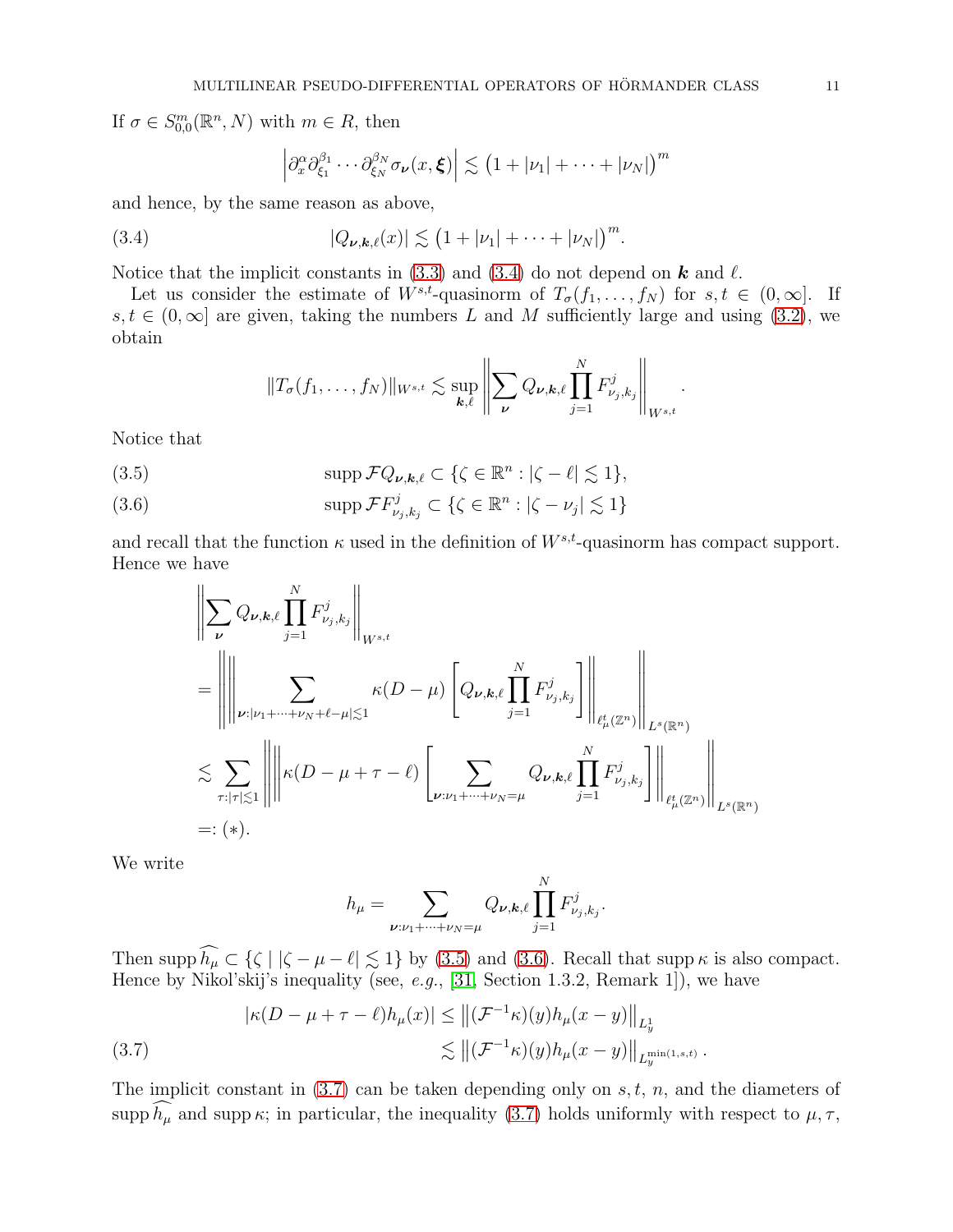and  $\ell$ . By  $(3.7)$  and Minkowski's inequality, we have

$$
(*) \lesssim \left\lVert \left\lVert \left\lVert (\mathcal{F}^{-1}\kappa)(y)h_{\mu}(x-y)\right\rVert_{L_y^{\min(1,s,t)}} \right\rVert_{\ell_\mu^t(\mathbb{Z}^n)} \right\rVert_{L_x^s(\mathbb{R}^n)} \lesssim \left\lVert \left\lVert h_\mu \right\rVert_{\ell_\mu^t(\mathbb{Z}^n)} \right\rVert_{L^s(\mathbb{R}^n)}.
$$

To sum up, we see that the inequality

<span id="page-11-1"></span>
$$
(3.8) \t\t ||T_{\sigma}(f_1,\ldots,f_N)||_{W^{s,t}} \lesssim \sup_{\bm{k},\ell} \left\| \left\| \sum_{\nu:\nu_1+\cdots+\nu_N=\mu} Q_{\nu,\bm{k},\ell} \prod_{j=1}^N F_{\nu_j,k_j}^j \right\|_{\ell^t_{\mu}(\mathbb{Z}^n)} \right\|_{L^s(\mathbb{R}^n)}
$$

holds for each  $s, t \in (0, \infty]$ .

Now we shall proceed to the estimate of the operators considered in Theorem [1.5.](#page-3-1) We introduce some notation. If  $p_1, \ldots, p_N \in (0, \infty]$  and function spaces  $X_1, \ldots, X_N, Y$  on  $\mathbb{R}^n$ are given, then we define  $p_0$  by  $1/p_0 = 1/p_1 + \cdots + 1/p_N$ , define the sets J and J<sup>c</sup> by

$$
J = \{j \in \{1, ..., N\} \mid 2 \le p_j \le \infty\}, \quad J^c = \{j \in \{1, ..., N\} \mid 0 < p_j < 2\},\
$$

and write the boundedness  $T_{\sigma}: X_1 \times \cdots \times X_N \to Y$  as

<span id="page-11-0"></span>
$$
T_{\sigma} : \prod_{j \in J} X_j \times \prod_{j \in J^c} X_j \to Y.
$$

We devide the rest of the arguments into three parts.

Part I: Proof of Theorem [1.5](#page-3-1) (1) for the case  $0 < p \leq 2$ . Assume  $\mathbf{m} \in \mathbb{R}^N$  satisfies the conditions of Theorem [1.5](#page-3-1) (1) with  $0 < p \leq 2$  and assume  $\sigma \in S^{\mathbf{m}}_{0,0}(\mathbb{R}^n, N)$ . We shall prove the estimate

(3.9) 
$$
T_{\sigma}: \prod_{j\in J} W^{p_j,2} \times \prod_{j\in J^c} W^{p_j,2}_{n(1/2-1/p_j)} \to W^{p_0,2}.
$$

If this is proved, then combining it with the embeddings

<span id="page-11-2"></span>
$$
(3.10) \t\t h^{p_j} \hookrightarrow W^{p_j,2} \tfor j \in J,
$$

<span id="page-11-3"></span>(3.11) 
$$
h^{p_j} \hookrightarrow W_{n(1/2-1/p_j)}^{p_j,2} \text{ for } j \in J^c,
$$

$$
W^{p_0,2} \hookrightarrow W^{p,2} \hookrightarrow h^p \text{ for } p_0 \le p \le 2
$$

(see Lemma [2.2\)](#page-5-9), we obtain the desired boundedness  $T_{\sigma}: h^{p_1} \times \cdots \times h^{p_N} \to h^p$ . Since the embedding  $bmo \hookrightarrow W^{\infty,2}$  also holds, if  $p_j = \infty$  then we can replace  $h^{p_j}$  by  $bmo$ .

To prove [\(3.9\)](#page-11-0), we use [\(3.8\)](#page-11-1) with  $s = p_0$ ,  $t = 2$ , and use [\(3.3\)](#page-9-1). Then we obtain

$$
\|T_{\sigma}(f_1, ..., f_N)\|_{W^{p_0,2}}\n\n\lesssim \sup_{k} \left\| \left\| \sum_{\nu:\nu_1+\dots+\nu_N=\mu} \prod_{j=1}^N (1+|\nu_j|)^{m_j} \left| F_{\nu_j,k_j}^j \right| \right\|_{\ell^2_{\mu}} \right\|_{L^{p_0}}\n\n= \sup_{k} \left\| \left\| \sum_{\nu:\nu_1+\dots+\nu_N=\mu} \prod_{j\in J} \langle \nu_j \rangle^{m_j} \prod_{j\in J^c} \langle \nu_j \rangle^{m_j - n(1/2-1/p_j)} \prod_{j\in J} \left| F_{\nu_j,k_j}^j \right| \prod_{j\in J^c} \left| \widetilde{F}_{\nu_j,k_j}^j \right| \right\|_{\ell^2_{\mu}} \right\|_{L^{p_0}}\n\n=:\n(†),
$$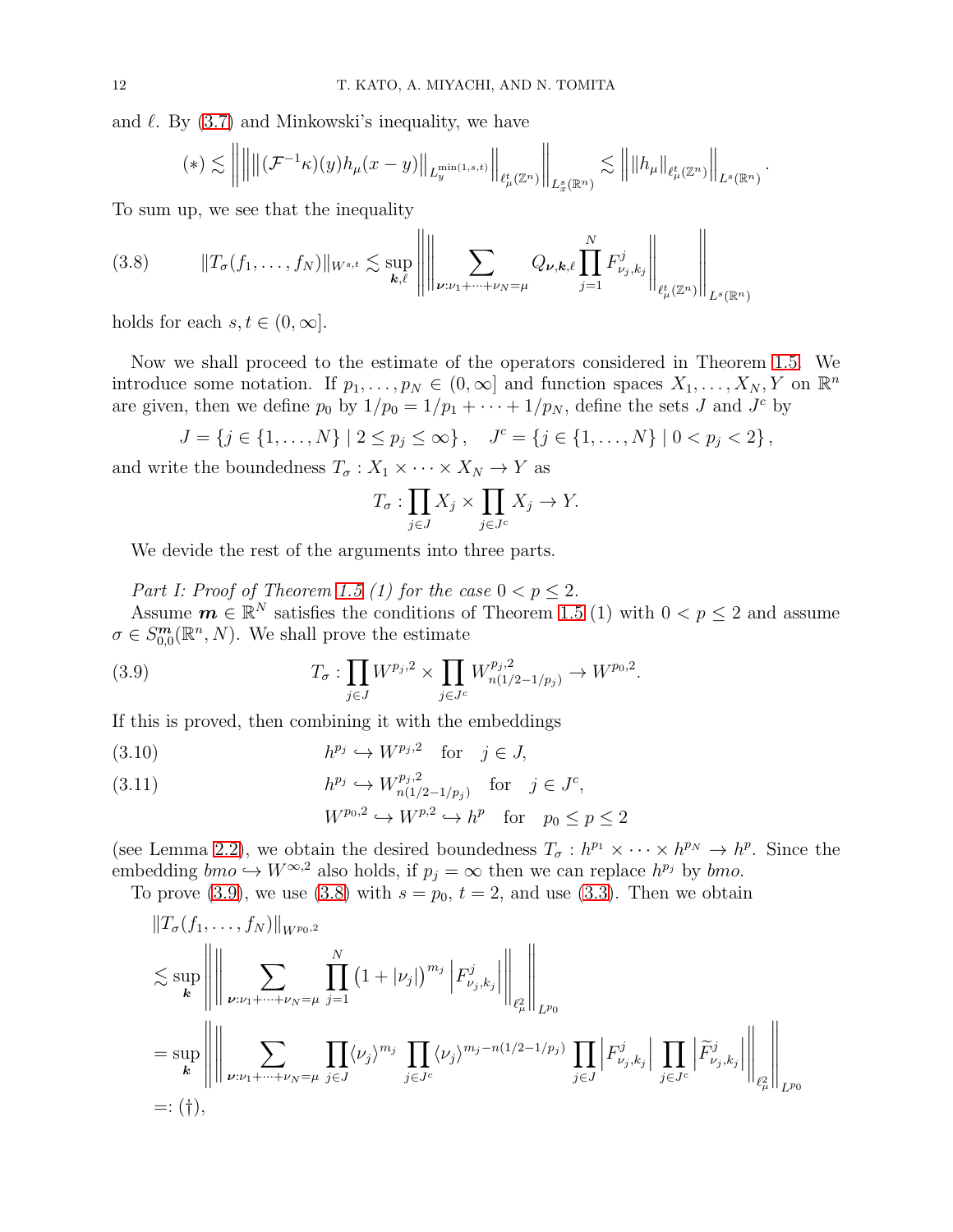where  $\widetilde{F}_{\nu_j,k_j}^j = \langle \nu_j \rangle^{n(1/2-1/p_j)} F_{\nu_j}^j$  $v_{\nu_j,k_j}$ . Now using Lemma [2.4](#page-6-3) with  $r=2$  and using Hölder's inequality with the indices  $1/p_0 = 1/p_1 + \cdots + 1/p_N$ , we obtain

$$
(†)\lesssim \sup_{\mathbf{k}} \left\| \prod_{j\in J} \left\| F_{\nu_j,k_j}^j \right\|_{\ell_{\nu_j}^2} \prod_{j\in J^c} \left\| \widetilde{F}_{\nu_j,k_j}^j \right\|_{\ell_{\nu_j}^2} \right\|_{L^{p_0}}\right\|_{L^{p_0}}\leq \sup_{\mathbf{k}} \prod_{j\in J} \left\| \left\| F_{\nu_j,k_j}^j \right\|_{\ell_{\nu_j}^2} \left\| \prod_{L^{p_j}} \widetilde{F}_{\nu_j,k_j}^j \right\|_{\ell_{\nu_j}^2} \right\|_{L^{p_j}}.
$$

Finally, the choice of  $\widetilde{\varphi}$  implies

 $\overline{11}$ 

$$
\left\| \left\| F_{\nu_j,k_j}^j \right\|_{\ell_{\nu_j}^2} \right\|_{L^{p_j}} = \left\| \left\| \widetilde{\varphi}(D - \nu_j) f_j(x + k_j) \right\|_{\ell_{\nu_j}^2} \right\|_{L^{p_j}} \approx \|f_j\|_{W^{p_j,2}},
$$
\n
$$
\left\| \left\| \widetilde{F}_{\nu_j,k_j}^j \right\|_{\ell_{\nu_j}^2} \right\|_{L^{p_j}} = \left\| \left\| \langle \nu_j \rangle^{n(1/2 - 1/p_j)} \widetilde{\varphi}(D - \nu_j) f_j(x + k_j) \right\|_{\ell_{\nu_j}^2} \right\|_{L^{p_j}} \approx \|f_j\|_{W^{p_j,2}_{n(1/2 - 1/p_j)}},
$$

and thus the estimate [\(3.9\)](#page-11-0) follows.

Part II: Proof of Theorem [1.5](#page-3-1) (1) for the case  $2 < p < \infty$ .

Assume  $\boldsymbol{m} \in \mathbb{R}^N$  satisfies the conditions of Theorem [1.5](#page-3-1) (1) with  $2 < p < \infty$  and assume  $\sigma \in S^{\mathbf{m}}_{0,0}(\mathbb{R}^n, N)$ . In this case, we shall prove the estimate

(3.12) 
$$
T_{\sigma}: \prod_{j\in J} W^{p_j,2} \times \prod_{j\in J^c} W^{p_j,2}_{n(1/2-1/p_j)} \to W^{p_0,p'}.
$$

Combining this with the embeddings [\(3.10\)](#page-11-2), [\(3.11\)](#page-11-3), and

<span id="page-12-0"></span>
$$
W^{p_0, p'} \hookrightarrow W^{p, p'} \hookrightarrow L^p = h^p, \quad p_0 \le p, \ \ 2 < p < \infty
$$

(see Lemma [2.2\)](#page-5-9), we obtain  $T_{\sigma}: h^{p_1} \times \cdots \times h^{p_N} \to h^{p}$ . If  $p_j = \infty$ , then we can replace  $h^{p_j}$ by bmo.

To prove [\(3.12\)](#page-12-0), we use [\(3.8\)](#page-11-1) with  $s = p_0$ ,  $t = p'$ , and also use [\(3.3\)](#page-9-1). This yields

$$
\|T_{\sigma}(f_1,\ldots,f_N)\|_{W^{p_0,p'}}\leq \sup_{k}\left\|\left\|\sum_{\nu:\nu_1+\cdots+\nu_N=\mu}\prod_{j\in J}\langle\nu_j\rangle^{m_j}\prod_{j\in J^c}\langle\nu_j\rangle^{m_j-n(1/2-1/p_j)}\prod_{j\in J}\left|F_{\nu_j,k_j}^j\right|\prod_{j\in J^c}\left|\widetilde{F}_{\nu_j,k_j}^j\right|\right\|_{\ell^p_\mu}\right\|_{L^{p_0}}
$$
\n=:\n
$$
(\dagger\dagger),
$$

where  $\widetilde{F}_{\nu_j,k_j}^j$  is the same as in Part I. Using Lemma [2.4](#page-6-3) with  $r = p$  and using Hölder's inequality with the indices  $1/p_0 = 1/p_1 + \cdots + 1/p_N$ , we obtain

$$
(\dagger \dagger) \lesssim \sup_{\mathbf{k}} \left\| \prod_{j \in J} \left\| F_{\nu_j, k_j}^j \right\|_{\ell_{\nu_j}^2} \prod_{j \in J^c} \left\| \widetilde{F}_{\nu_j, k_j}^j \right\|_{\ell_{\nu_j}^2} \right\|_{L^{p_0}} \leq \sup_{\mathbf{k}} \prod_{j \in J} \left\| \left\| F_{\nu_j, k_j}^j \right\|_{\ell_{\nu_j}^2} \prod_{j \in J^c} \left\| \left\| \widetilde{F}_{\nu_j, k_j}^j \right\|_{\ell_{\nu_j}^2} \right\|_{L^{p_j}}
$$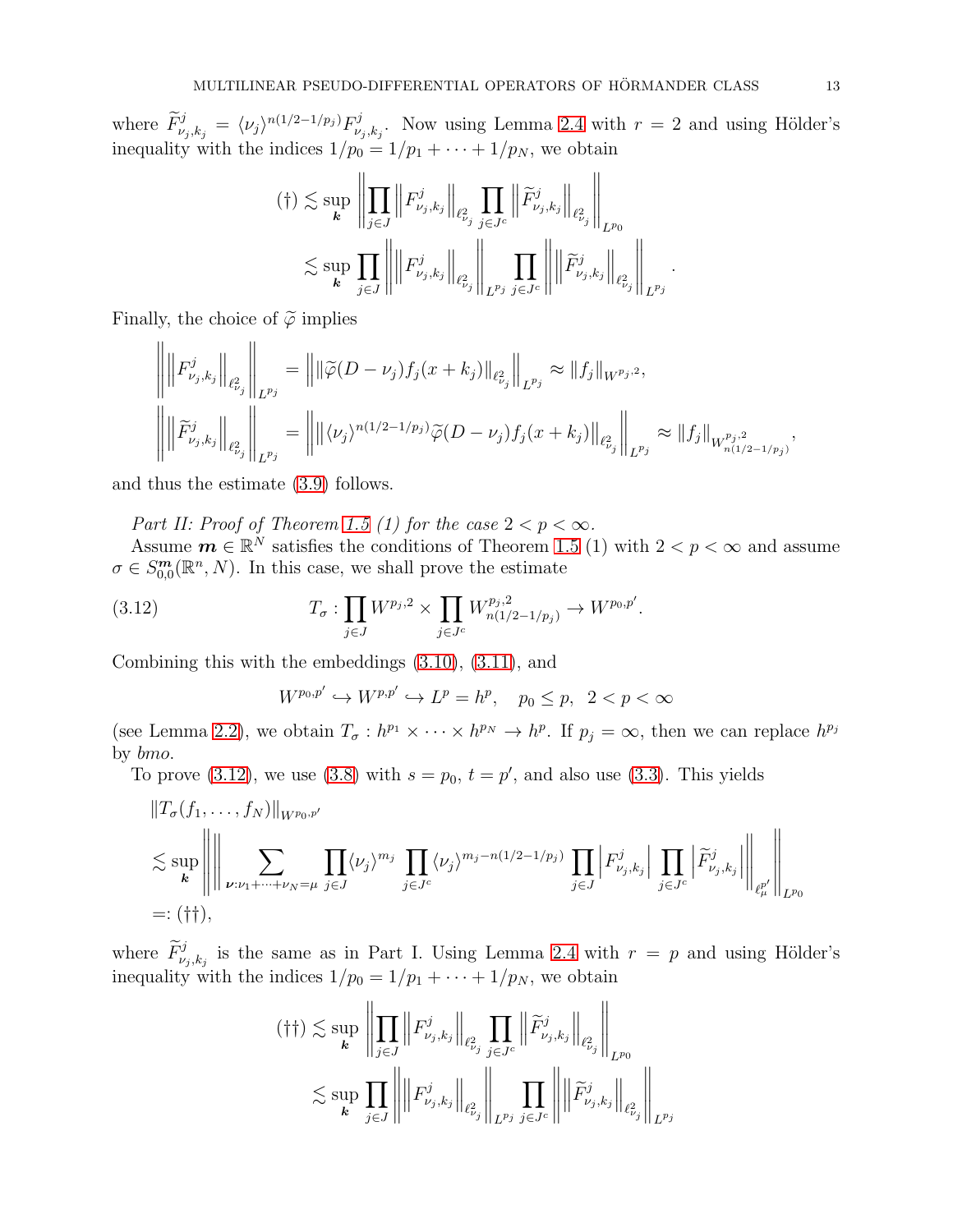$$
\approx \prod_{j\in J} ||f_j||_{W^{p_j,2}} \prod_{j\in J^c} ||f_j||_{W^{p_j,2}_{n(1/2-1/p_j)}}.
$$

Thus [\(3.12\)](#page-12-0) is proved.

### Part III: Proof of Theorem [1.5](#page-3-1) (2).

Assume  $p = \infty$ ,  $m \in \mathbb{R}$  is given as in Theorem [1.5](#page-3-1) (2), and assume  $\sigma \in S^m_{0,0}(\mathbb{R}^n, N)$ . We shall prove the estimate

(3.13) 
$$
T_{\sigma}: \prod_{j\in J} W^{p_j,2} \times \prod_{j\in J^c} W^{p_j,2}_{n(1/2-1/p_j)} \to W^{p_0,1}.
$$

Combining this estimate with the embeddings [\(3.10\)](#page-11-2), [\(3.11\)](#page-11-3), and

<span id="page-13-1"></span>
$$
W^{p_0,1}\hookrightarrow W^{\infty,1}\hookrightarrow L^\infty
$$

(see Lemma [2.2\)](#page-5-9), we obtain the desired boundedness  $T_{\sigma}: h^{p_1} \times \cdots \times h^{p_N} \to L^{\infty}$ . If  $p_j = \infty$ , then we can replace  $h^{p_j}$  by  $bmo$ .

By  $(3.4)$ , we have

$$
|Q_{\nu,\boldsymbol{k},\ell}(x)| \lesssim (1+|\nu_1|+\cdots+|\nu_N|)^m
$$

Observe that  $m = -Nn/2 + \sum_{j \in J^c} (n/2 - n/p_j)$  in the present case. Hence the above inequality implies

(3.14) 
$$
|Q_{\nu,\mathbf{k},\ell}(x)| \lesssim (1+|\nu_1|+\cdots+|\nu_N|)^{-Nn/2} \prod_{j\in J^c} \langle \nu_j \rangle^{n(1/2-1/p_j)}.
$$

<span id="page-13-0"></span>We use  $(3.8)$  with  $s = p_0$ ,  $t = 1$ , and use  $(3.14)$  to obtain

$$
||T_{\sigma}(f_1, ..., f_N)||_{W^{p_0,1}}\n\n\lesssim \sup_{k} \left\| \left\| \sum_{\nu:\nu_1+\dots+\nu_N=\mu} (1+|\nu_1|+\dots+|\nu_N|)^{-Nn/2} \prod_{j\in J} \left| F_{\nu_j,k_j}^j \right| \prod_{j\in J^c} \left| \widetilde{F}_{\nu_j,k_j}^j \right| \right\|_{\ell^1_{\mu}} \right\|_{L^{p_0}}\n\n=:\n(†\n+};
$$

where  $\widetilde{F}_{\nu_j,k_j}^j$  is the same as in Part I. Now by Lemma [2.5](#page-7-0) and Hölder's inequality, we obtain

$$
(\dagger \dagger \dagger) \lesssim \sup_{\mathbf{k}} \left\| \prod_{j \in J} \left\| F_{\nu_j, k_j}^j \right\|_{\ell_{\nu_j}^2} \prod_{j \in J^c} \left\| \widetilde{F}_{\nu_j, k_j}^j \right\|_{\ell_{\nu_j}^2} \right\|_{L^{p_0}} \n\leq \sup_{\mathbf{k}} \prod_{j \in J} \left\| \left\| F_{\nu_j, k_j}^j \right\|_{\ell_{\nu_j}^2} \left\| \prod_{L^{p_j} j \in J^c} \left\| \left\| \widetilde{F}_{\nu_j, k_j}^j \right\|_{\ell_{\nu_j}^2} \right\|_{L^{p_j}} \right\|_{L^{p_j}} \n\approx \prod_{j \in J} \| f_j \|_{W^{p_j,2}} \prod_{j \in J^c} \| f_j \|_{W^{p_j,2}_{n(1/2-1/p_j)}}.
$$

Thus [\(3.13\)](#page-13-1) is proved. This completes the proof of Theorem [1.5.](#page-3-1)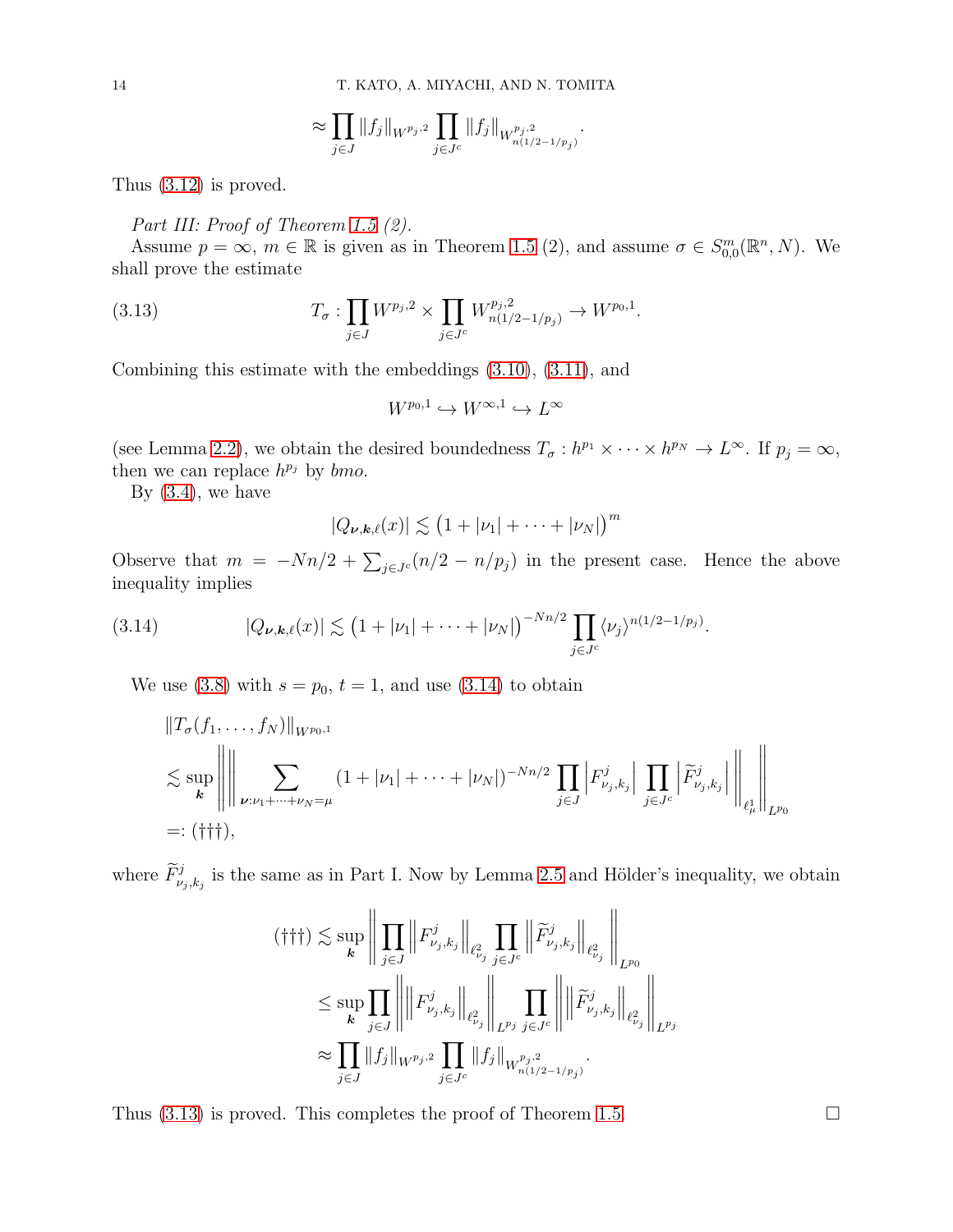### 4. Proof of Theorem [1.6](#page-3-2)

<span id="page-14-0"></span>The key fact we shall use here is that for each  $p_j \in (1,\infty)$  there exists a function  $f_j \in$  $L^{p_j}(\mathbb{R}^n)$  whose Fourier transform satisfies

$$
\left|\widehat{f}_j(\xi)\right| \approx \begin{cases} |\ell|^{n/p_j - n - \epsilon} & (\text{when } 1 < p_j < 2) \\ |\ell|^{-n/2 - \epsilon} & (\text{when } 2 \le p_j < \infty) \end{cases}
$$

for  $\ell \in \mathbb{Z}^n \setminus \{0\}$  and  $|\xi - \ell| \ll 1$ . If  $1 < p_j \le 2$ , the function  $f_j$  can be easily found by setting  $f_j(x) \approx |x|^{-n/p_j+\epsilon}$  for |x| small. If  $2 < p_j < \infty$ , the existence of  $f_j$  is a classical fact but is not so elementary. Here to give a precise argument, we use the following result due to Wainger [\[32\]](#page-20-7).

<span id="page-14-3"></span>**Lemma 4.1** ([\[32,](#page-20-7) Theorem 10]). If  $1 \le p \le \infty$ ,  $0 < a < 1$ , and  $b > \frac{n}{2} + (1 - a)(\frac{n}{2} - \frac{n}{p})$  $\frac{n}{p}\big),$ then there exists a function  $g_{a,b} \in L^p([-\pi,\pi]^n)$  whose Fourier coefficients are given by

<span id="page-14-1"></span>
$$
\frac{1}{(2\pi)^n} \int_{[-\pi,\pi]^n} g_{a,b}(x) e^{-i\ell \cdot x} dx = \begin{cases} |\ell|^{-b} e^{2\pi i |\ell|^a} & \text{for } \ell \in \mathbb{Z}^n \setminus \{0\}, \\ 0 & \text{for } \ell = 0. \end{cases}
$$

Using this lemma, we shall prove the lemma below, which contains the essential part of Theorem [1.6.](#page-3-2)

<span id="page-14-4"></span>**Lemma 4.2.** Suppose  $N \geq 1, 1 < p_1, \ldots, p_N < \infty, 0 < p < \infty$ , and  $m \in \mathbb{R}$  satisfy (4.1)  $\operatorname{Op}(S_{0,0}^m(\mathbb{R}^n, N)^\times) \subset B(L^{p_1} \times \cdots \times L^{p_N} \to L^p).$ 

Then  $(1.4)$  holds.

*Proof.* We set  $J = \{j \in \{1, ..., N\} \mid 2 \le p_j < \infty\}$  and  $J^c = \{j \in \{1, ..., N\} \mid 1 < p_j < 2\}$ . The proof will be divided into three cases.

Case I:  $0 < p < 2$ .

From  $(4.1)$ , the closed graph theorem implies that there exists a positive integer M and a constant C such that

(4.2) 
$$
||T_{\sigma}||_{L^{p_1} \times \cdots \times L^{p_N} \to L^p} \leq C \max_{|\beta_1|, \cdots, |\beta_N| \leq M} ||(1 + |\xi|)^{-m} \partial_{\xi}^{\beta} \sigma(\xi)||_{L^{\infty}(\mathbb{R}^{N_n})}
$$

for all  $\sigma \in S^m_{0,0}(\mathbb{R}^n, N)^\times$ .

Let  $\varphi, \widetilde{\varphi} \in \mathcal{S}(\mathbb{R}^n)$  be functions such that

<span id="page-14-2"></span>
$$
\text{supp}\,\varphi \subset [-1/4, 1/4]^n, \quad |\mathcal{F}^{-1}\varphi(x)| \ge 1 \text{ on } [-\pi, \pi]^n,
$$

$$
\text{supp}\,\widetilde{\varphi} \subset [-1/2, 1/2]^n, \quad \widetilde{\varphi} = 1 \text{ on } [-1/4, 1/4]^n.
$$

Let  ${c_k}_{k \in (\mathbb{Z}^n)^N}$  be a sequence of complex numbers satisfying  $\sup_k |c_k| \leq 1$  and let D be a finite subset of  $(\mathbb{Z}^n)^N$ . We consider the multiplier

$$
\sigma(\boldsymbol{\xi}) = \sum_{\boldsymbol{k}\in D} c_{\boldsymbol{k}} (1+|\boldsymbol{k}|)^m \prod_{j=1}^N \varphi(\xi_j - k_j).
$$

As far as  $\sup_{k} |c_{k}| \leq 1$ , the multiplier  $\sigma$  satisfies

$$
\left| \partial_{\xi}^{\beta} \sigma(\xi) \right| \leq c (1 + |\xi|)^m
$$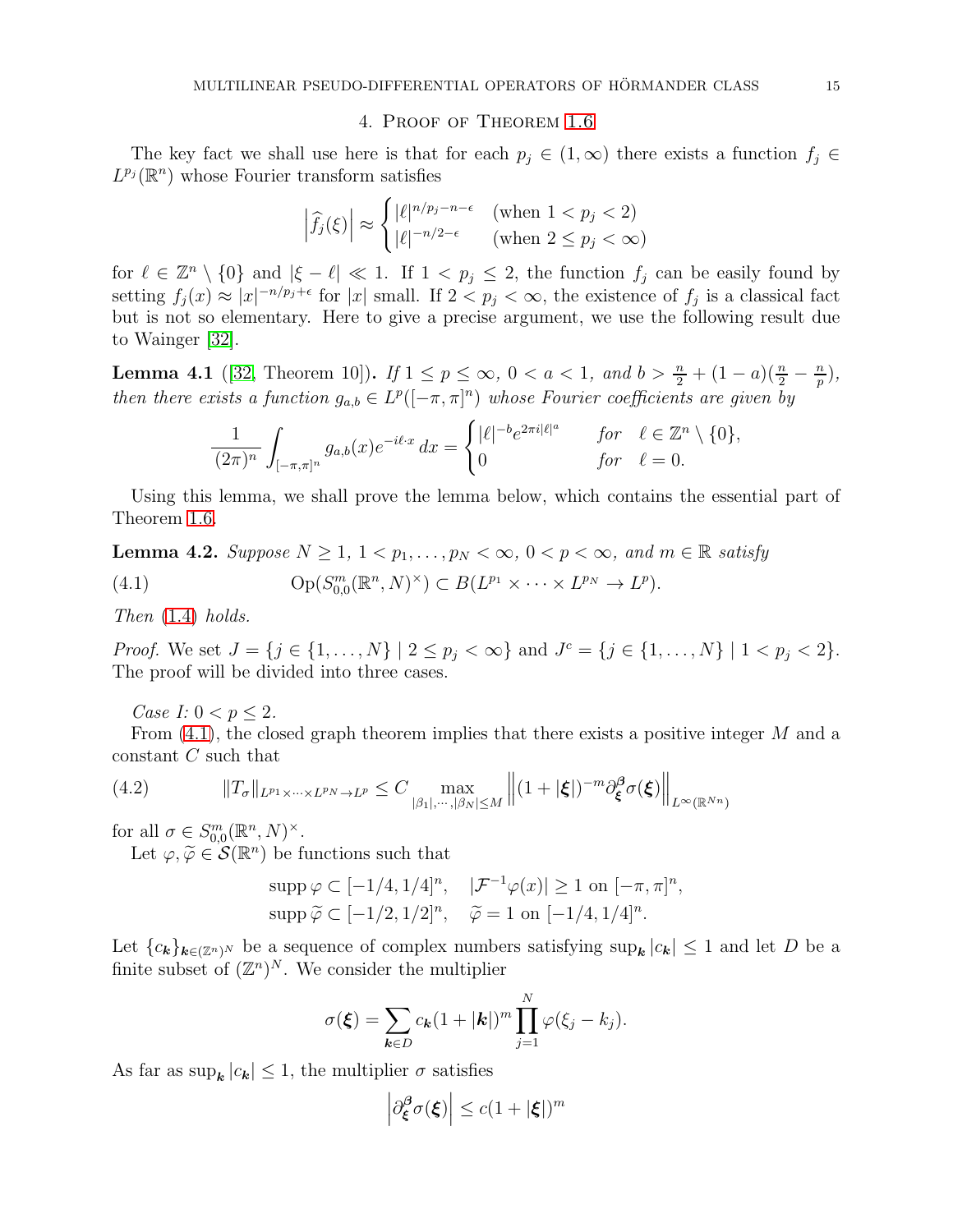with a constant c independent of  ${c_k}$  and D, and hence [\(4.2\)](#page-14-2) implies

$$
(4.3) \t\t\t\t ||T_{\sigma}||_{L^{p_1} \times \cdots \times L^{p_N} \to L^p} \lesssim 1
$$

with the implicit constant independent of  ${c_k}$  and D.

Let  $g_{a,b}$  be the function given in Lemma [4.1.](#page-14-3) We extend  $g_{a,b}$  to the  $2\pi\mathbb{Z}^n$ -periodic function on  $\mathbb{R}^n$  and denote it by the same symbol  $g_{a,b}$ . Using this  $g_{a,b}$ , we define the functions  $f_{a_j,b_j}$ ,  $j = 1, \ldots, N$ , on  $\mathbb{R}^n$  as follows. We take  $\epsilon > 0$  and  $0 < a_j < 1$ , and define

<span id="page-15-1"></span>
$$
b_j = \frac{n}{2} + (1 - a_j) \left( \frac{n}{2} - \frac{n}{p_j} \right) + \epsilon
$$

and

<span id="page-15-2"></span>
$$
f_{a_j,b_j}(x) = g_{a_j,b_j}(x) \mathcal{F}^{-1} \widetilde{\varphi}(x).
$$

From Lemma [4.1,](#page-14-3) it follows that

$$
(4.4) \t\t f_{a_j,b_j} \in L^{p_j}(\mathbb{R}^n)
$$

and its Fourier transform is given by

$$
\widehat{f_{a_j,b_j}}(\xi_j) = \sum_{\ell_j \in \mathbb{Z}^n \setminus \{0\}} |\ell_j|^{-b_j} e^{2\pi i |\ell_j|^{a_j}} \widetilde{\varphi}(\xi_j - \ell_j).
$$

From our choice of  $\varphi$  and  $\widetilde{\varphi}$ , we have

$$
T_{\sigma}(f_{a_1,b_1},\cdots,f_{a_N,b_N})(x) = \sum_{\mathbf{k}\in D} c_{\mathbf{k}}(1+|\mathbf{k}|)^m \prod_{j=1}^N |k_j|^{-b_j} e^{2\pi i |k_j|^a_j} \mathcal{F}^{-1}(\varphi(\cdot-k_j))(x)
$$
  
=  $\left\{ \mathcal{F}^{-1}\varphi(x) \right\}^N \sum_{\mathbf{k}\in D} c_{\mathbf{k}}(1+|\mathbf{k}|)^m \prod_{j=1}^N |k_j|^{-b_j} e^{2\pi i |k_j|^a_j} e^{ik_j \cdot x}.$ 

Let  ${r_k(\omega)}_{k \in \mathbb{Z}^n}$  be mutually independent random variables on a probability space  $(\Omega, P)$ such that  $P\{r_k = 1\} = P\{r_k = -1\} = 1/2$ . We consider the following  $\{c_k\}$ :

$$
c_{\mathbf{k}} = r_{k_1 + \dots + k_N}(\omega) \prod_{j=1}^N e^{-2\pi i |k_j|^{a_j}}.
$$

Then we have

$$
T_{\sigma}(f_{a_1,b_1},\cdots,f_{a_N,b_N})(x) = \left\{\mathcal{F}^{-1}\varphi(x)\right\}^N \sum_{\mathbf{k}\in D} r_{k_1+\cdots+k_N}(\omega)(1+|\mathbf{k}|)^m \prod_{j=1}^N |k_j|^{-b_j} e^{ix\cdot k_j}
$$
\n
$$
(4.5) \qquad \qquad = \left\{\mathcal{F}^{-1}\varphi(x)\right\}^N \sum_{k\in\mathbb{Z}^n} r_k(\omega)e^{ix\cdot k}d_k
$$

<span id="page-15-0"></span>with

$$
d_k = \sum_{\substack{k \in D, \\ k_1 + \dots + k_N = k}} (1 + |k|)^m \prod_{j=1}^N |k_j|^{-b_j}.
$$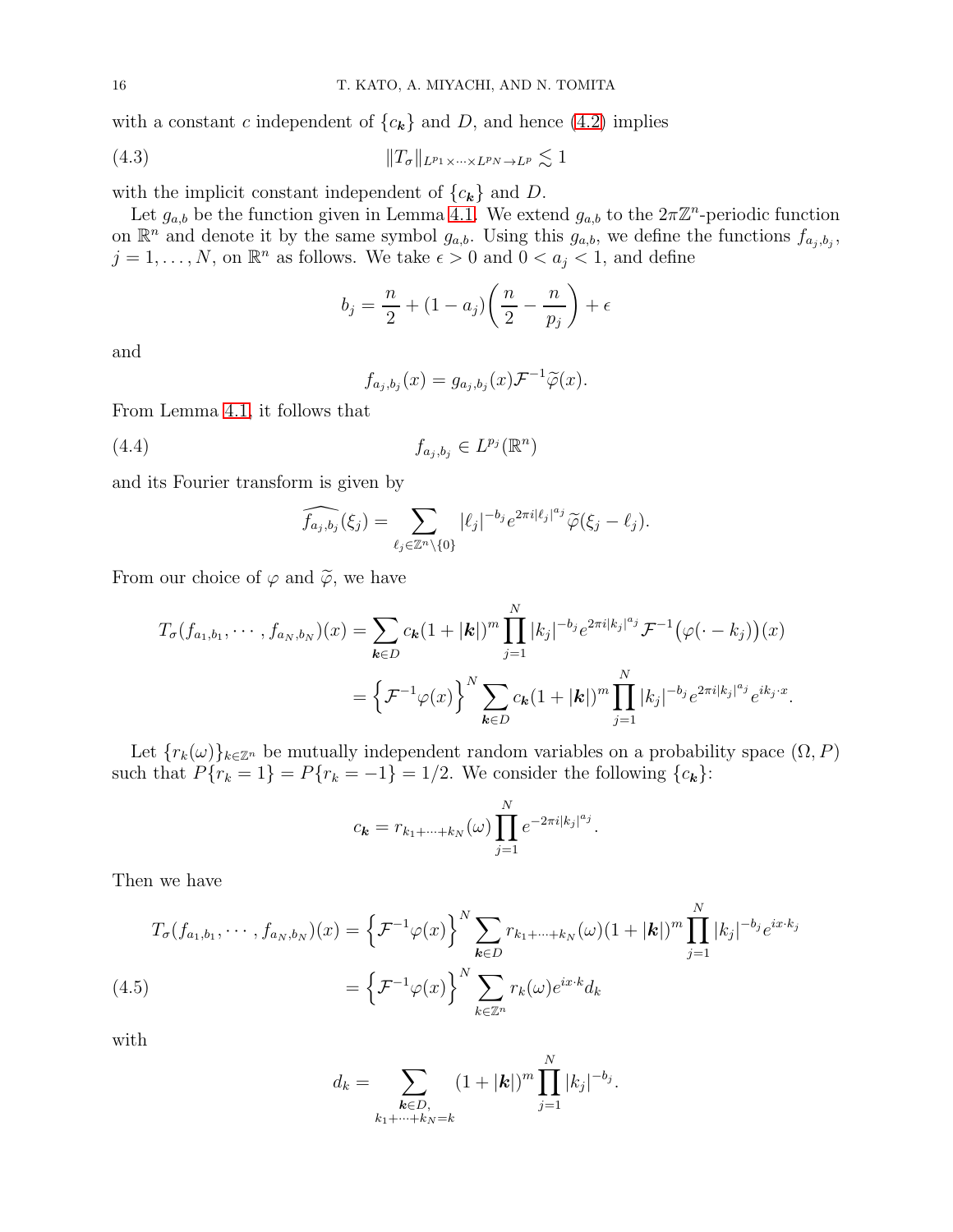Since D is a finite set,  $d_k = 0$  except for a finite number of  $k \in \mathbb{Z}^n$ . From [\(4.5\)](#page-15-0) and from our choice of  $\varphi$ , it follows that

(4.6)  

$$
||T_{\sigma}(f_{a_1,b_1},\cdots,f_{a_N,b_N})||_{L^p(\mathbb{R}^n)} = \left\| \left\{ \mathcal{F}^{-1}\varphi(x) \right\}^N \sum_{k\in\mathbb{Z}^n} r_k(\omega) e^{ix\cdot k} d_k \right\|_{L_x^p(\mathbb{R}^n)}
$$

$$
\geq \left\| \sum_{k\in\mathbb{Z}^n} r_k(\omega) e^{ix\cdot k} d_k \right\|_{L_x^p([-\pi,\pi]^n)}
$$

<span id="page-16-0"></span>Now combining  $(4.3)$ ,  $(4.4)$ , and  $(4.6)$ , we obtain

$$
\left\| \sum_{k \in \mathbb{Z}^n} r_k(\omega) e^{ix \cdot k} d_k \right\|_{L^p_x([-\pi,\pi]^n)} \lesssim 1,
$$

where the constant in  $\leq$  does not depend on  $\omega \in \Omega$  and D. Raising to the power p and averaging over  $\omega \in \Omega$ , we obtain

<span id="page-16-1"></span>
$$
\int_{[-\pi,\pi]^n} \int_{\Omega} \bigg| \sum_{k} r_k(\omega) e^{ix \cdot k} d_k \bigg|^p dP(\omega) dx \lesssim 1.
$$

By Khintchine's inequality, the above inequality is equivalent to

$$
(4.7) \qquad \qquad \left(\sum_{k\in\mathbb{Z}^n}|d_k|^2\right)^{1/2}\lesssim 1.
$$

Notice that the implicit constant in [\(4.7\)](#page-16-1) does not depend on the finite set  $D \subset (\mathbb{Z}^n)^N$ .

We take the finite set  $D \subset (\mathbb{Z}^n)^N$  defined as follows. We take a sufficiently large number  $L>0$  and for sufficiently large  $A\in\mathbb{N}$  we set

$$
D = D_A = \Big\{ \mathbf{k} \in (\mathbb{Z}^n)^N \ : 2^{A-1} \le |k_1 + \dots + k_N| \le 2^{A+1},
$$
  

$$
2^{A-L-1} \le |k_j| \le 2^{A-L}, \quad j = 1, \cdots, N-1 \Big\}.
$$

If  $L > 0$  is chosen sufficiently large, then we have

$$
\mathbf{k} \in D_A \Rightarrow 2^{A-2} \le |k_N| \le 2^{A+2},
$$

and thus for all  $k \in \mathbb{Z}^n$  satisfying  $2^{A-1} \leq |k| \leq 2^{A+1}$  we have

$$
d_k \approx \sum_{\substack{k \in D_A, \\ k_1 + \dots + k_N = k}} 2^{A(m - b_1 - \dots - b_N)}
$$
  
=  $2^{A(m - b_1 - \dots - b_N)}$   
 $\times$  card  $\{(k_1, \dots, k_{N-1}) \in (\mathbb{Z}^n)^{N-1} \mid 2^{A-L-1} \le |k_j| \le 2^{A-L}, j = 1, \dots, N-1\}$   
 $\approx 2^{A(m - b_1 - \dots - b_N)} 2^{An(N-1)}.$ 

Thus

$$
\left(\sum_{k\in\mathbb{Z}^n} |d_k|^2\right)^{1/2} \approx 2^{A(m-b_1-\cdots-b_N)} 2^{An(N-1)} 2^{An/2}.
$$

Hence [\(4.7\)](#page-16-1) implies

$$
2^{A(m-b_1-\cdots-b_N)}2^{An(N-1)}2^{An/2} \lesssim 1.
$$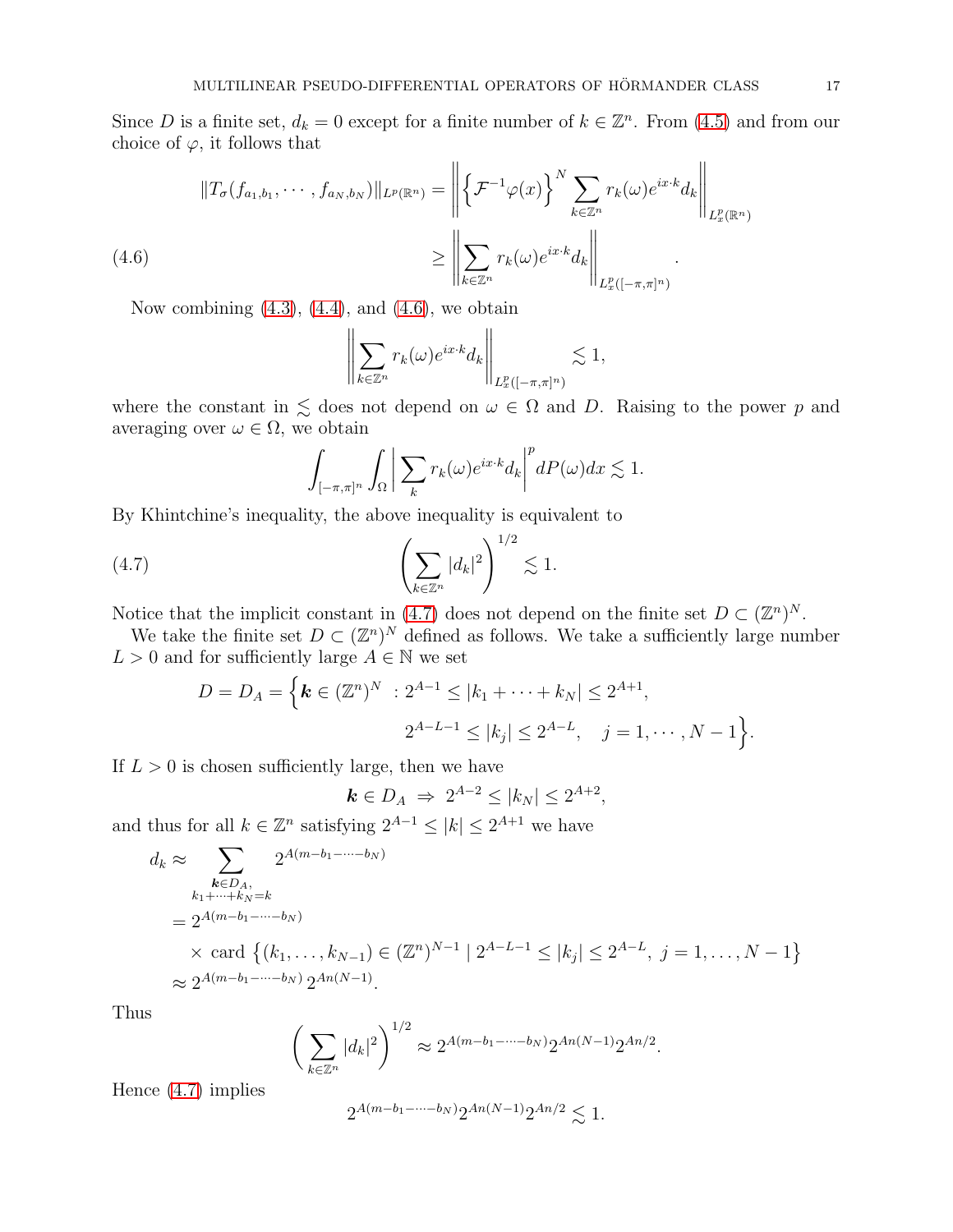Since this holds for arbitrarily large A, we have

$$
m \le \sum_{j=1}^{N} b_j - n(N-1) - \frac{n}{2}
$$

.

Taking limit as  $a_j \to 0$  for  $j \in J^c$ ,  $a_j \to 1$  for  $j \in J$ , and  $\epsilon \to 0$ , we obtain

$$
m \le \sum_{j \in J^c} \left( n - \frac{n}{p_j} \right) + \sum_{j \in J} \frac{n}{2} - n(N - 1) - \frac{n}{2}
$$
  
=  $\frac{n}{2} - \sum_{j \in J^c} \frac{n}{p_j} - \sum_{j \in J} \frac{n}{2}$ ,

which is the inequality  $(1.4)$ .

Case II:  $2 < p < \infty$  and  $J \neq \emptyset$ .

In order to simplify notation, we assume  $1 \in J$ , that is  $2 \leq p_1 < \infty$ . Suppose the multipliers  $\sigma = \sigma(\xi_1, \xi_2, \dots, \xi_N)$  and  $\tau = \tau(\xi_1, \xi_2, \dots, \xi_N)$  are related by

$$
\tau(\eta,\xi_2,\ldots,\xi_N)=\sigma(-\xi_2-\cdots-\xi_N-\eta,\xi_2,\ldots,\xi_N).
$$

Then

$$
\int_{\mathbb{R}^n} T_{\sigma}(f_1, f_2, \cdots, f_N)(x) g(x) dx = \int_{\mathbb{R}^n} T_{\tau}(g, f_2, \cdots, f_N)(x) f_1(x) dx
$$

and thus duality implies

$$
T_{\sigma}: L^{p_1} \times L^{p_2} \times \cdots \times L^{p_N} \to L^p \iff T_{\tau}: L^{p'} \times L^{p_2} \times \cdots \times L^{p_N} \to L^{p'_1}.
$$

Also it is easy to see that

$$
\sigma \in S^m_{0,0}(\mathbb{R}^n, N)^\times \Leftrightarrow \tau \in S^m_{0,0}(\mathbb{R}^n, N)^\times.
$$

Hence [\(4.1\)](#page-14-1) implies

$$
\mathrm{Op}(S^{m}_{0,0}(\mathbb{R}^n,N)^{\times}) \subset B(L^{p'} \times L^{p_2} \times \cdots \times L^{p_N} \to L^{p'_1}).
$$

In the present case, we have  $1 < p' < 2$  and  $1 < p'_1 \le 2$ . Hence by what has been proved in Case I, we have

$$
m \le \frac{n}{2} - \frac{n}{p'} - \sum_{j \in J \setminus \{1\}} \frac{n}{2} - \sum_{j \in J^c} \frac{n}{p_j} = \frac{n}{p} - \sum_{j \in J} \frac{n}{2} - \sum_{j \in J^c} \frac{n}{p_j},
$$

which is the inequality  $(1.4)$ .

Case III:  $2 < p < \infty$  and  $J = \emptyset$ .

In this case,  $1 < p_j < 2$  for all j and the condition [\(1.4\)](#page-2-0) reads as

$$
(4.8)\qquad \qquad m \leq \frac{n}{p} - \sum_{j=1}^{N} \frac{n}{p_j}
$$

Take a function  $\Psi \in C_0^{\infty}((\mathbb{R}^n)^N)$  such that

$$
\text{supp}\,\Psi\subset\left\{\xi\in(\mathbb{R}^n)^N\mid 2^{-1/2}N\leq \sum_{j=1}^N|\xi_j|\leq 2^{1/2}N\right\},\
$$
  

$$
\Psi(\xi)=1\,\text{ if }\,2^{-1/4}N\leq \sum_{j=1}^N|\xi_j|\leq 2^{1/4}N.
$$

<span id="page-17-0"></span>.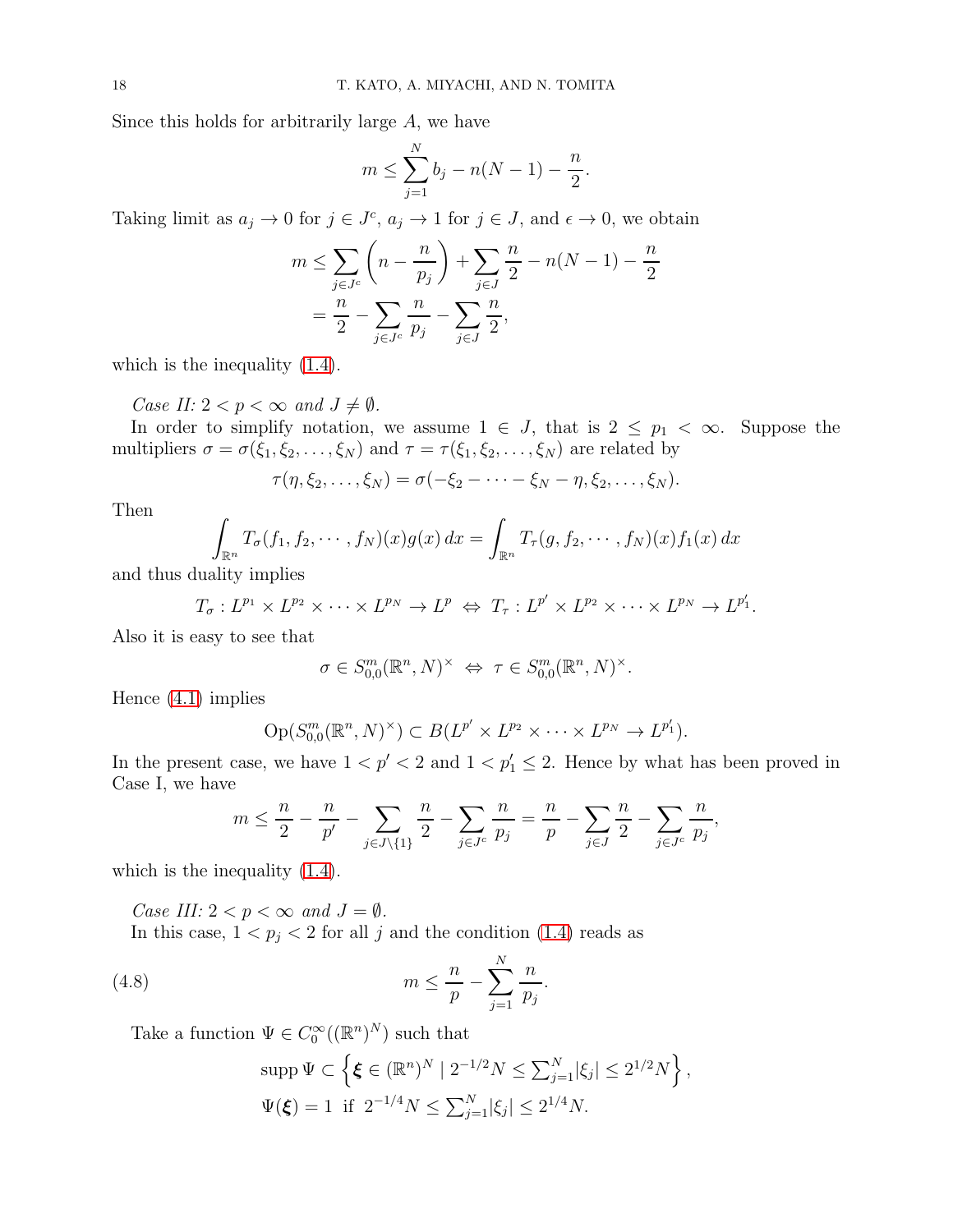Let  $m \in \mathbb{R}$  and consider the multiplier

$$
\sigma(\boldsymbol{\xi}) = \sum_{j=0}^{\infty} 2^{jm} \Psi(2^{-j}\boldsymbol{\xi}), \quad \boldsymbol{\xi} \in (\mathbb{R}^n)^N,
$$

which certainly belongs to the class  $S_{0,0}^m(\mathbb{R}^n, N)^\times$ . Take a nonzero function  $\psi \in C_0^\infty(\mathbb{R}^n)$ such that

$$
\mathrm{supp}\,\psi\subset\{\xi\in\mathbb{R}^n\mid 2^{-1/4}\leq|\xi|\leq 2^{1/4}\}.
$$

Let  $f_{j,k} \in \mathcal{S}(\mathbb{R}^n)$  be the functions whose Fourier transforms are given by

$$
\widehat{f_{j,k}}(\xi_j) = 2^{kn(1/p_j-1)}\psi(2^{-k}\xi_j), \quad j = 1, ..., N, \ \ k \in \mathbb{N}.
$$

Then

$$
||f_{j,k}||_{L^{p_j}} = ||\mathcal{F}^{-1}\psi||_{L^{p_j}} < \infty.
$$

From the conditions on  $\Psi$  and  $\psi$ , we have

$$
T_{\sigma}(f_{1,k},\ldots,f_{N,k})(x) = 2^{km} \prod_{j=1}^{N} \mathcal{F}^{-1} \left(2^{kn(1/p_j-1)} \psi(2^{-k}\xi_j)\right)(x)
$$
  
= 
$$
2^{k(m+\sum_{j=1}^{N} n/p_j)} \left(\mathcal{F}^{-1}\psi(2^{k}x)\right)^N
$$

and hence

$$
||T_{\sigma}(f_{1,k},\ldots,f_{N,k})||_{L^{p}} = c 2^{k(m+\sum_{j=1}^{N} n/p_{j}-n/p)}
$$

with  $c = ||(\mathcal{F}^{-1}\psi)^N||_{L^p} \in (0,\infty)$ . Thus if  $(4.1)$  holds we have  $2^{k(m+\sum_{j=1}^N n/p_j - n/p)} \lesssim 1$  for all  $k \in \mathbb{N}$ , which implies [\(4.8\)](#page-17-0). This completes the proof of Lemma [4.2.](#page-14-4)

*Proof of Theorem [1.6.](#page-3-2)* Let  $N \geq 1, 0 < p, p_1, \ldots, p_N \leq \infty$ , and  $1/p \leq 1/p_1 + \cdots + 1/p_N$ . We assume there exists an  $\epsilon > 0$  such that

<span id="page-18-0"></span>(4.9) 
$$
\text{Op}\left(S_{0,0}^m(\mathbb{R}^n, N)^\times\right) \subset B(H^{p_1} \times \cdots \times H^{p_N} \to L^p),
$$

<span id="page-18-1"></span>(4.10) 
$$
m = \min\left\{\frac{n}{p}, \frac{n}{2}\right\} - \sum_{j=1}^{N} \max\left\{\frac{n}{p_j}, \frac{n}{2}\right\} + \epsilon,
$$

with  $L^{\infty}$  replaced by BMO when  $p = \infty$ , and will derive a contradiction. In [\[23,](#page-19-8) Theorem 6.1, Example 1.4 or in our Theorem [1.5](#page-3-1) (or by Plancherel's theorem in the case  $N = 1$ ), it is already proved that

.

<span id="page-18-2"></span>(4.11) 
$$
\text{Op}(S_{0,0}^m(\mathbb{R}^n, N)^\times) \subset B(L^2 \times \cdots \times L^2 \to L^2), \quad m = \frac{n}{2} - \frac{Nn}{2}
$$

From [\(4.9\)](#page-18-0)-[\(4.10\)](#page-18-1) and [\(4.11\)](#page-18-2), by complex interpolation, it follows that

(4.12) 
$$
\text{Op}\left(S_{0,0}^{\widetilde{m}}(\mathbb{R}^n,N)^{\times}\right) \subset B(L^{\widetilde{p_1}} \times \cdots \times L^{\widetilde{p_N}} \to L^{\widetilde{p}}),
$$

where  $\tilde{p}_j, \tilde{p}, \tilde{m}$  are given by

<span id="page-18-3"></span>
$$
\frac{1}{\widetilde{p}_j} = \frac{1-\theta}{2} + \frac{\theta}{p_j}, \quad j = 1, \cdots, N,
$$
  

$$
\frac{1}{\widetilde{p}} = \frac{1-\theta}{2} + \frac{\theta}{p},
$$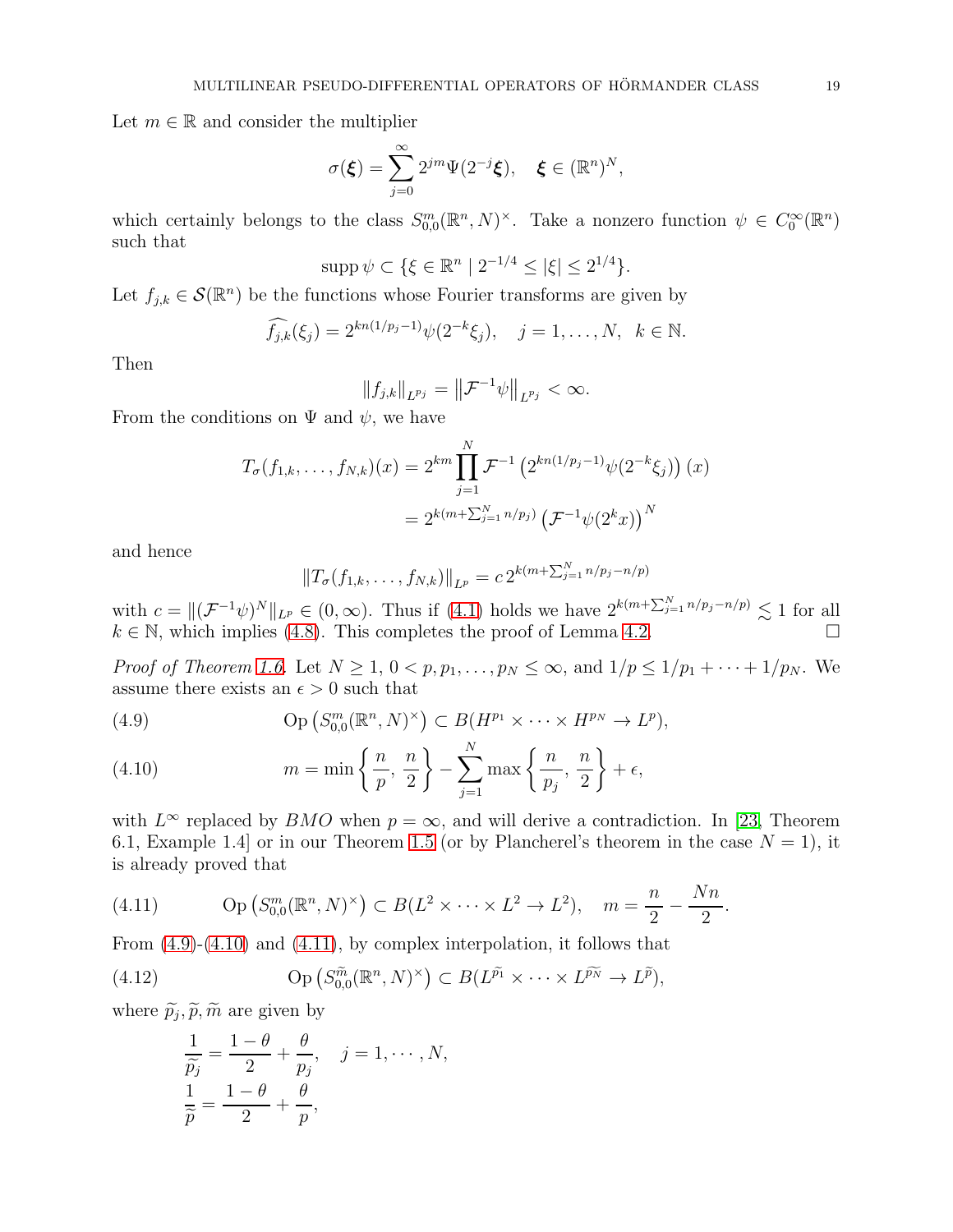$$
\widetilde{m} = (1 - \theta) \left( \frac{n}{2} - \frac{Nn}{2} \right) + \theta \left( \min \left\{ \frac{n}{p}, \frac{n}{2} \right\} - \sum_{j=1}^{N} \max \left\{ \frac{n}{p_j}, \frac{n}{2} \right\} + \epsilon \right)
$$

$$
= \min \left\{ \frac{n}{\widetilde{p}}, \frac{n}{2} \right\} - \sum_{j=1}^{N} \max \left\{ \frac{n}{\widetilde{p_j}}, \frac{n}{2} \right\} + \theta \epsilon,
$$

and  $0 < \theta < 1$  is a sufficiently small number. Notice that we have  $1 < \tilde{p}_i < \infty$  for all j if  $\theta$ is sufficiently small. Hence  $(4.12)$  with the above  $\tilde{p}_j$ ,  $\tilde{p}$ ,  $\tilde{m}$  cannot hold as we have shown in Lemma [4.2.](#page-14-4) Thus Theorem [1.6](#page-3-2) is proved.

#### **REFERENCES**

- <span id="page-19-3"></span>[1] A. Bényi, F. Bernicot, D. Maldonado, V. Naibo, and R. Torres, On the Hörmander classes of bilinear pseudodifferential operators II, Indiana Univ. Math. J. 62 (2013), 1733–1764.
- <span id="page-19-2"></span> $[2]$   $\AA$ . Bényi, D. Maldonado, V. Naibo, and R. Torres, On the Hörmander classes of bilinear pseudodifferential operators, Integral Equations Operator Theory 67 (2010), 341–364.
- <span id="page-19-0"></span>[3] A. Bényi and R. Torres, Symbolic calculus and the transposes of bilinear pseudodifferential operators, Comm. PDE 28 (2003), 1161–1181.
- <span id="page-19-1"></span>[4]  $\AA$ . Bényi and R. Torres, Almost orthogonality and a class of bounded bilinear pseudodifferential operators, Math. Res. Lett. 11 (2004), 1–11.
- <span id="page-19-4"></span>[5] A.P. Calderón and R. Vaillancourt, A class of bounded pseudo-differential operators, Proc. Nat. Acad. Sci. U.S.A. 69 (1972), 1185–1187.
- <span id="page-19-18"></span><span id="page-19-6"></span>[6] R.R. Coifman and Y. Meyer, Au delà des opérateurs pseudo-différentiels, Astérisque 57 (1978), 1–185.
- [7] R.R. Coifman and Y. Meyer, Commutateurs d'intégrales singulièrs et opérateurs multilinéaires, Ann. Inst. Fourier (Grenoble) 28 (1978), 177–202.
- <span id="page-19-15"></span>[8] J. Cunanan, M. Kobayashi, and M. Sugimoto, Inclusion relations between  $L^p$ -Sobolev and Wiener amalgam spaces, J. Funct. Anal. 268 (2015), 239–254.
- <span id="page-19-9"></span><span id="page-19-5"></span>[9] C. Fefferman,  $L^p$  bounds for pseudo-differential operators, Israel J. Math. 14 (1973), 413-417.
- [10] H.G. Feichtinger, Banach spaces of distributions of Wiener's type and interpolation, in: P.L. Butzer, B. Sz.-Nagy, and E. Görlich (eds), Functional Analysis and Approximation. ISNM 60: International Series of Numerical Mathematics, vol. 60, Birkhäuser Basel, 1981, 153–165.
- <span id="page-19-10"></span>[11] H.G. Feichtinger, Modulation spaces on locally compact Abelian groups, Technical report, University of Vienna, Vienna, 1983; also in: M. Krishna, R. Radha, and S. Thangavelu (eds.), Wavelets and their applications, (Allied, New Delhi, Mumbai, Kolkata, Chennai, Hagpur, Ahmedabad, Bangalore, Hyderabad, Lucknow, 2003), 99–140.
- <span id="page-19-12"></span>[12] J.J.F. Fournier and J. Stewart, Amalgams of  $L^p$  and  $\ell^q$ , Bull. Amer. Math. Soc. (N.S.) 13 (1985), 1-21.
- [13] Y.V. Galperin and S. Samarah, Time-frequency analysis on modulation spaces  $M_{p,q}^m$ ,  $0 < p,q \leq \infty$ , Appl. Comput. Harmon. Anal. 16 (2004), 1–18.
- <span id="page-19-17"></span>[14] D. J. H. Garling, Inequalities, A Journey into Linear Analysis, Cambridge University Press, 2007.
- [15] D. Goldberg, A local version of real Hardy spaces, Duke Math. J. 46 (1979), 27–42.
- [16] L. Grafakos, Classical Fourier analysis, 3rd edition, GTM 249, Springer, New York, 2014.
- <span id="page-19-11"></span>[17] L. Grafakos, Modern Fourier analysis, 3rd edition, GTM 250, Springer, New York, 2014.
- <span id="page-19-14"></span>[18] K. Gröchenig, Foundation of time-frequency analysis, Birkhäuser, Boston, 2001.
- [19] W. Guo, J. Chen, D. Fan, and G. Zhao, Characterizations of Some Properties on Weighted Modulation and Wiener Amalgam Spaces, Michigan Math. J. 68, (2019), 451–482.
- <span id="page-19-16"></span>[20] W. Guo, H. Wu, Q. Yang, and G. Zhao, Characterization of inclusion relations between Wiener amalgam and some classical spaces, J. Funct. Anal. 273, (2017) 404–443.
- <span id="page-19-7"></span>[21] F. Holland, Harmonic analysis on amalgams of  $L^p$  and  $\ell^q$ , J. London Math. Soc. (2) 10 (1975), 295-305.
- [22] T. Kato, A. Miyachi, and N. Tomita, Boundedness of bilinear pseudo-differential operators of  $S_{0,0}$ -type on  $L^2 \times L^2$ , J. Pseudo-Differ. Oper. Appl. 12 Article number: 15 (2021).
- <span id="page-19-8"></span>[23] T. Kato, A. Miyachi, and N. Tomita, Boundedness of multilinear pseudo-differential operators of  $S_{0,0}$ type in  $L^2$ -based amalgam spaces, J. Math. Soc. Japan 73 (2021), 351–388.
- <span id="page-19-13"></span>[24] M. Kobayashi, Modulation spaces  $M^{p,q}$  for  $0 < p, q \le \infty$ , J. Funct. Spaces Appl. 4 (2006) 329–341.